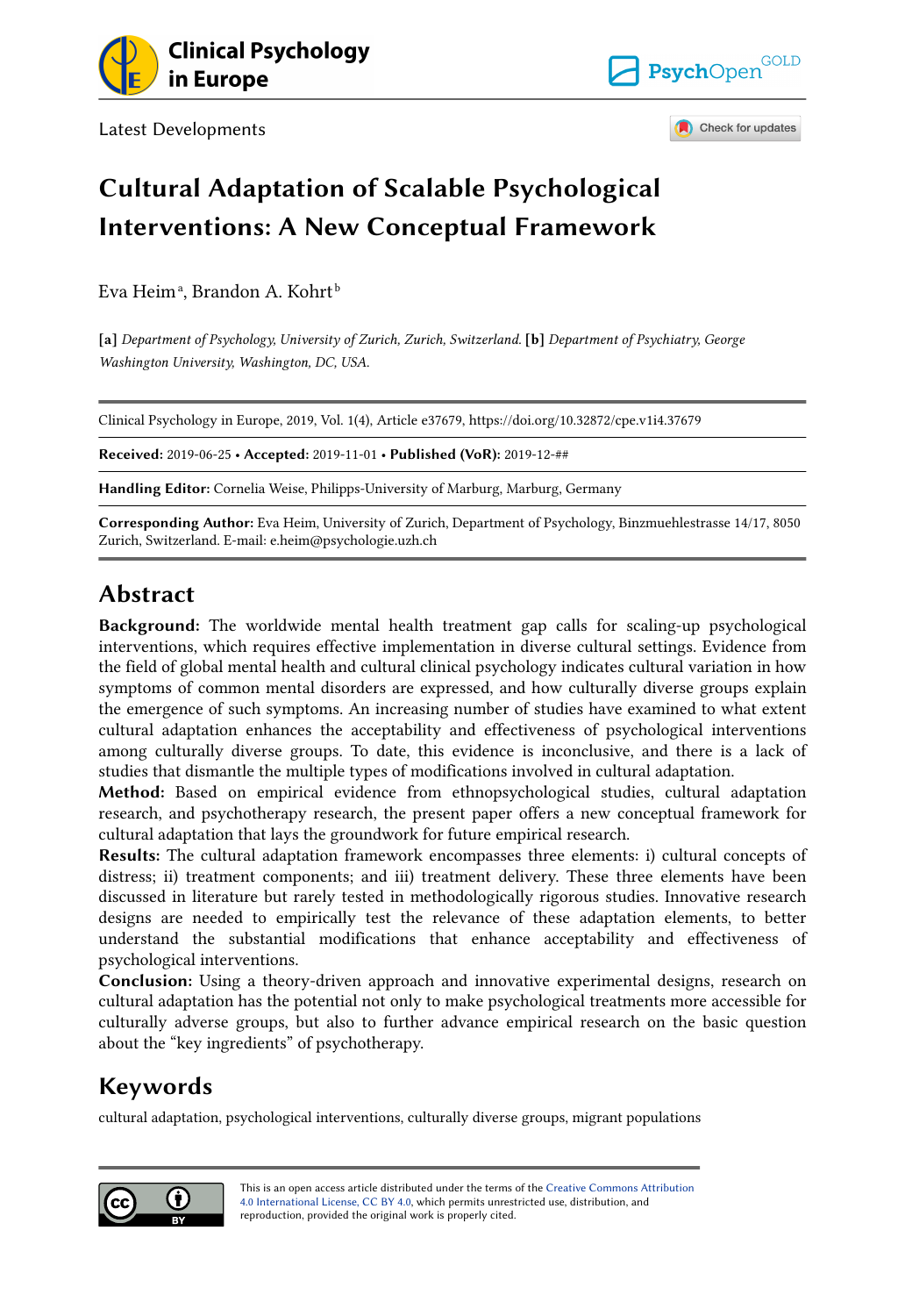### Highlights

- The phenomenology of common mental disorders, as well as mind-body concepts, vary across cultures.
- Cultural adaptation may enhance the acceptability and effectiveness of psychological interventions.
- There is a lack of empirical evidence on the substantial modifications in cultural adaptation.
- Theory-driven, experimental approaches are needed in cultural adaptation research.

On 10 October 2017, Mental Health Europe celebrated World Mental Health Day in the European Parliament. Participants in this conference discussed the urgent need to sup‐ port the mental health of refugees, migrants and asylum seekers ([Mental Health Europe,](#page-18-0) [2017\)](#page-18-0). According to United Nations, 180'000 migrants arrived in Europe in 2017, and 134'000 in 2018 ([UN Dispatch, 2018](#page-20-0)). Prevalence rates of common mental disorders such as depression, anxiety, and post-traumatic stress disorder (PTSD) are high among immigrants in Europe, and particularly among survivors of armed conflicts [\(Bogic, Njoku, &](#page-15-0) [Priebe, 2015](#page-15-0); [Priebe, Giacco, & El-Nagib, 2016\)](#page-18-0).

Worldwide, there is a large mental health treatment gap, i.e. a high number of people in need of treatment who have not received adequate treatment. The treatment gap for common mental disorders is around 60% in high-income countries, 65% in upper-middle income countries, and over 80% in lower-middle income countries ([Alonso et al., 2018;](#page-14-0) [Thornicroft et al., 2017\)](#page-19-0). Although the treatment gap is lower in high-income countries, there are specific barriers to mental health care for culturally diverse groups, which in‐ clude poor command of the host country language, cultural beliefs about mental health, lack of trust in mental health services, and mental health related stigma ([Priebe et al.,](#page-18-0) [2016\)](#page-18-0). The Lancet Commission on Global Mental Health and Sustainable Development [\(Patel et al., 2018\)](#page-18-0) calls for action to scale up mental health services as an essential component of universal health coverage.

In response to the worldwide treatment gap, WHO and other research groups have invested in developing a series of potentially scalable psychological interventions [\(WHO,](#page-20-0) [2017\)](#page-20-0). Scalability is defined as "The ability of a health intervention shown to be effica‐ cious on a small scale and or under controlled conditions to be expanded under real world conditions to reach a greater proportion of the eligible population, while retaining effectiveness" ([Milat, King, Bauman, & Redman, 2013](#page-18-0), p. 289).

One particular question for scaling-up concerns the extent to which results from one cultural group can be transferred to another. Ethnic minorities are generally underrepre‐ sented in clinical trials in high-income countries ([Hussain-Gambles, Atkin, & Leese, 2004;](#page-17-0) [La Roche & Christopher, 2008](#page-18-0); [Wendler et al., 2005\)](#page-20-0). There is an ongoing debate in litera-

**Psych**Open<sup>GOLD</sup>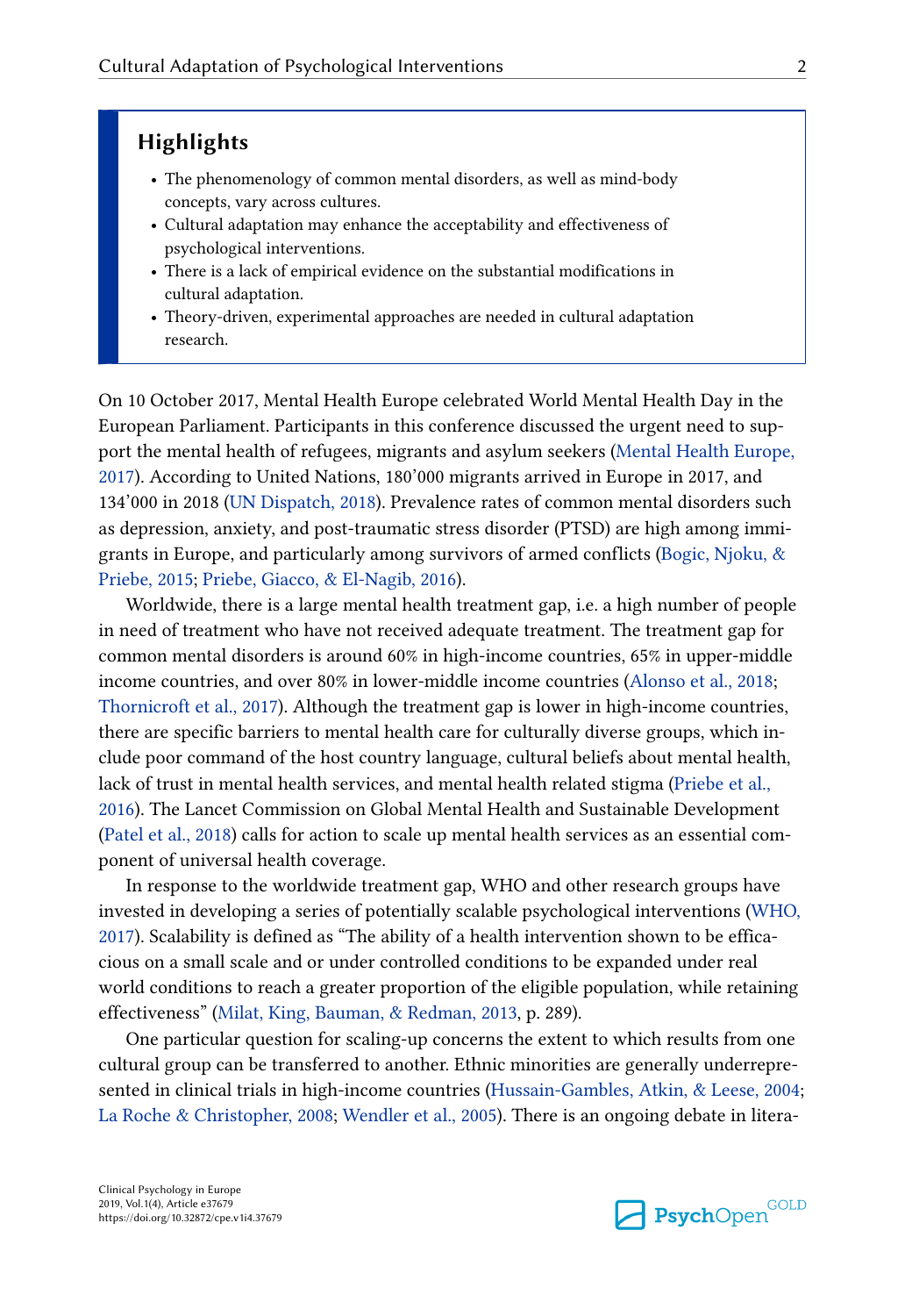ture on the extent to which psychological interventions developed in Western, Educated, Industrialized, Rich, and Democratic (WEIRD) societies [\(Henrich, Heine, & Norenzayan,](#page-17-0) [2010\)](#page-17-0) require cultural adaptation to be effective for the treatment of common mental dis‐ orders among culturally diverse groups. Literature indicates cultural variety in how symptoms of common mental disorders are expressed ([Haroz et al., 2017;](#page-16-0) [Kohrt et al.,](#page-17-0) [2014\)](#page-17-0), and how different cultural groups explain the emergence of such symptoms, there‐ by revealing their (implicit) assumptions about mind-body relationships, and religious or spiritual beliefs (e.g., [Kohrt & Hruschka, 2010\)](#page-17-0).

Despite such cultural variance in symptoms and assumed causes, meta-analytic evidence suggests that evidence-based psychological interventions are effective for the treatment of common mental disorders among culturally diverse groups [\(Cuijpers,](#page-16-0) [Karyotaki, Reijnders, Purgato, & Barbui, 2018;](#page-16-0) [Singla et al., 2017](#page-19-0)). But to what extent cul‐ tural adaptation can further enhance the acceptability and effectiveness of such interven‐ tions is subject to current debate in literature.

## Cultural Adaptation of Psychological Interventions

[Bernal, Jiménez-Chafey, and Domenech Rodríguez \(2009\)](#page-15-0) define cultural adaptation as "the systematic modification of an evidence-based treatment (EBT) or intervention proto‐ col to consider language, culture, and context in such a way, that it is compatible with the client's cultural patterns, meanings, and values" (p. 362). Cultural adaptation can range from relatively low investment of resources (e.g., adaptation of illustrations or case examples) to adaptations which require a large amount of time and human resources, e.g. adaptation to cultural concepts of distress ([Kohrt et al., 2014\)](#page-17-0).

Bernal and colleagues ([Bernal, Bonilla, & Bellido, 1995;](#page-15-0) [Bernal & Sáez-Santiago, 2006](#page-15-0)) developed a framework for cultural adaptation of psychological interventions which encompasses eight elements: (a) language, (b) therapeutic relationship, (c) metaphors, (d) content of intervention, (e) concept of illness, (f) treatment goals, (g) delivering methods, and (h) context. Meta-analytic evidence suggests that culturally adapted psychological in‐ terventions are effective when compared to a variety of control conditions  $(d = 0.45)$ [\(Griner & Smith, 2006](#page-16-0)), and more effective than unadapted versions of the same interven‐ tion in direct comparison  $(g = .52)$  ([Hall, Ibaraki, Huang, Marti, & Stice, 2016\)](#page-16-0). Moreover, two meta-analyses showed that effect sizes increased with the number of implemented adaptation elements according to the Bernal framework [\(Harper Shehadeh, Heim,](#page-17-0) [Chowdhary, Maercker, & Albanese, 2016](#page-17-0); [Smith, Domenech Rodríguez, & Bernal, 2011\)](#page-19-0). However, a series of difficulties have been reported in cultural adaptation literature.

First, the framework developed by Bernal and colleagues [\(Bernal et al., 1995](#page-15-0); [Bernal &](#page-15-0) [Sáez-Santiago, 2006](#page-15-0)) has been criticised, particularly because of its list-like format and re‐ ported difficulties with implementing the elements in real-world settings ([Chu & Leino,](#page-15-0)

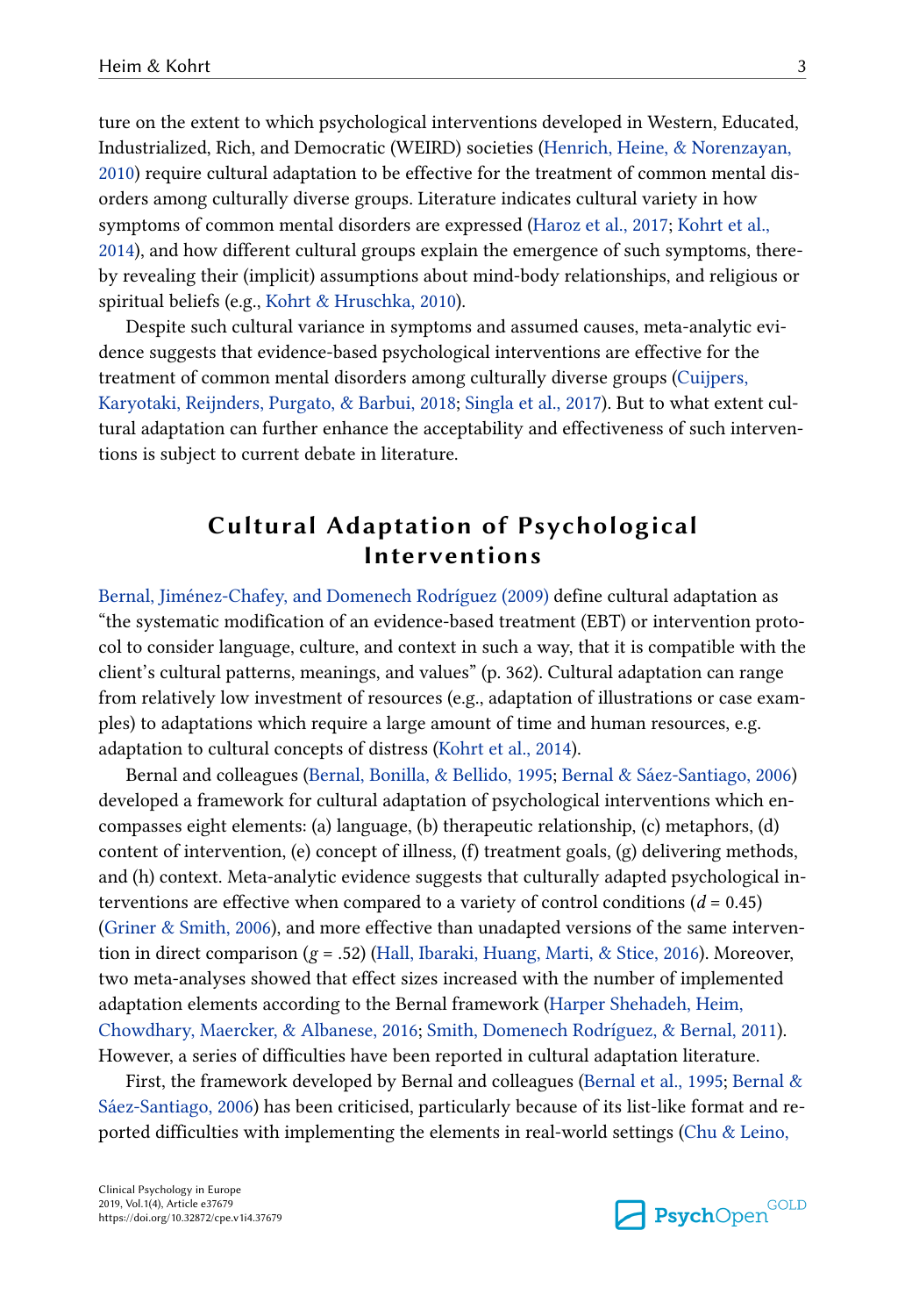[2017\)](#page-15-0). The eight elements are not distinct but overlap, e.g. it is hard to differentiate be‐ tween adaptations made in *language* or *metaphors*, which are closely intertwined. In addition, the framework was developed for face-to-face treatments, and its use for other treatment formats such as self-help interventions is limited ([Harper Shehadeh et al.,](#page-17-0) [2016\)](#page-17-0).

Second, when looking into the original studies included in the above cited metaanalyses, it becomes evident that such studies tested a large variety of interventions such as psychoeducation, parenting programs, cognitive-behavioural therapy, interpersonal therapy, skills training, systemic therapy, problem solving, etc. The assumed mechanisms of action behind these approaches vary greatly, thus most likely not all of these interven‐ tions require the same level of cultural adaptation. What is more, most original studies and meta-analyses do not provide detailed descriptions of the cultural adaptations that were done in the original studies, with some exceptions (e.g., [Abi Ramia et al., 2018\)](#page-14-0).

Third, there is very little evidence to determine which cultural adaptation elements are particularly relevant for enhancing treatment acceptability and effectiveness. [Benish,](#page-15-0) [Quintana, and Wampold \(2011\)](#page-15-0) showed that cultural adaptation of the illness myth, i.e. the explanatory model provided to patients for their symptoms ([Bhui, Rudell, & Priebe,](#page-15-0) [2006\)](#page-15-0), was the sole moderator of larger effect sizes of culturally adapted psychotherapy when compared to other active treatments  $(d = 0.21)$ . But this finding was based on weak empirical evidence.

Aside from the Bernal framework, a series of other frameworks have been published in the past decade ([Domenech Rodríguez & Bernal, 2012\)](#page-16-0). In an attempt to organize the variety of elements suggested in these frameworks, [Chu and Leino \(2017\)](#page-15-0) conducted a systematic review and developed a new, data-driven cultural adaptation framework, in which they basically make a distinction between the adaptation of *core* vs. *peripheral* aspects in psychotherapy. Core components are the therapeutic ingredients that are assumed to cause symptom change, based on psychological theories, whereas peripheral components include the treatment aspects that are related to the feasibility and accepta‐ bility of the intervention (e.g., language or case examples). In their review, [Chu and Leino](#page-15-0) [\(2017\)](#page-15-0) found that all included studies had implemented peripheral adaptations, whereas 11% had modified and 60% had added core components.

The new adaptation framework by [Chu and Leino \(2017\)](#page-15-0) is an improvement when compared to other frameworks, particularly due to the fact that it was based on original studies rather than expert opinions. Moreover, the division of treatment aspects into pe‐ ripheral (i.e., engagement and methods of delivery) and core aspects provides an intriguing simplicity in comparison with other frameworks. On the other hand, this framework is based on what has been done so far and therefore cannot capture aspects that have potentially been neglected in literature. Moreover, due to its heuristic nature, it does not provide the necessary theoretical assumptions of how and why cultural adaptation might

Clinical Psychology in Europe 2019, Vol.1(4), Article e37679 https://doi.org/10.32872/cpe.v1i4.37679

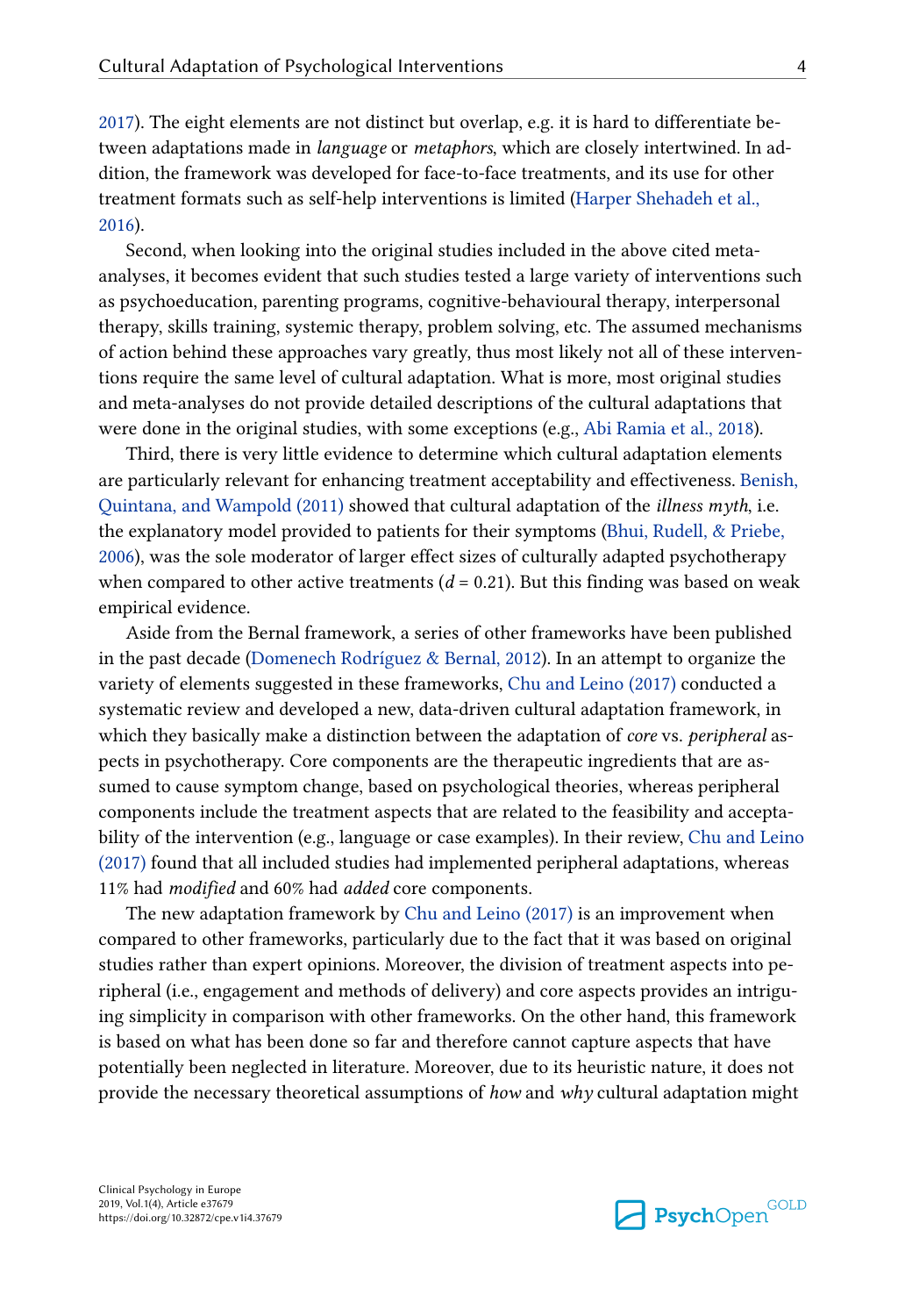increase the acceptance and effectiveness of psychological interventions. A more theorybased framework can set the ground for empirical research to examine these questions.

When adopting such a theory-driven rather than heuristic perspective, the division between core and peripheral aspects of psychological interventions might not be as straightforward as suggested by [Chu and Leino \(2017\)](#page-15-0). Two recent prominent systematic reviews conclude that current evidence is insufficient to explain change mechanisms in psychotherapy ([Cuijpers, Cristea, et al., 2019;](#page-16-0) [Lemmens, Muller, Arntz, & Huibers, 2016](#page-18-0)). It might well be that psychotherapy works through common factors, such as the thera‐ peutic alliance, positive expectations, and a convincing treatment rationale rather than the specific techniques that are assumed to cause changes in symptoms [\(Cuijpers,](#page-16-0) [Reijnders, & Huibers, 2019](#page-16-0)). Thus, factors classified as peripheral by [Chu and Leino](#page-15-0) [\(2017\),](#page-15-0) e.g. psychoeducation, might actually be the core ingredients of psychotherapy, as is explained more in detail below.

In a more general manner, [Resnicow, Baranowski, Ahluwalia, and Braithwaite \(1999\)](#page-19-0) differentiate between *surface* and *deep structure* adaptations to health interventions. Surface adaptations refer to matching materials (e.g., illustrations, language), as well as channels and settings for treatment delivery to observable characteristics of the target population. By contrast, deep structure adaptations take into account how cultural, so‐ cial, environmental or historical factors influence health behaviours. Such adaptations are based on assumptions of how members of a particular cultural group perceive the cause, course, and treatment of a particular illness. In other words, and as highlighted by the authors, deep structure conveys salience. [Resnicow et al. \(1999\)](#page-19-0) developed their framework for health interventions in general. When applying this logic to the cultural adaptation of psychological interventions for the treatment of common mental disorders, deep structure adaptations may take into account results from ethnopsychological stud‐ ies.

## Theoretical and Empirical Foundations for Cultural Adaptation

Ethnopsychology uses ethnological research to examine different populations' notions of psychological concepts such as the self, emotions, and human nature [\(White, 1992](#page-20-0)). Eth‐ nopsychological studies have brought forward a large body of evidence on *cultural con*cepts of distress (CCD), a term that was introduced in DSM-5 to describe local mental health-related phenomena ([American Psychiatric Association, 2013\)](#page-15-0). CCD encompass other terms used in literature, such as culture-bound syndromes ([American Psychiatric](#page-14-0) [Association, 1994\)](#page-14-0), idioms of distress ([Nichter, 1981](#page-18-0), [2010](#page-18-0)), explanatory models ([Bhui &](#page-15-0) [Bhugra, 2002](#page-15-0)), or illness narratives [\(Groleau, Young, & Kirmayer, 2006\)](#page-16-0).

[Kohrt et al. \(2014\)](#page-17-0) summarised evidence on CCD from different parts of the world in a systematic review. They found that more rigorous studies revealed CCD that clearly dif‐

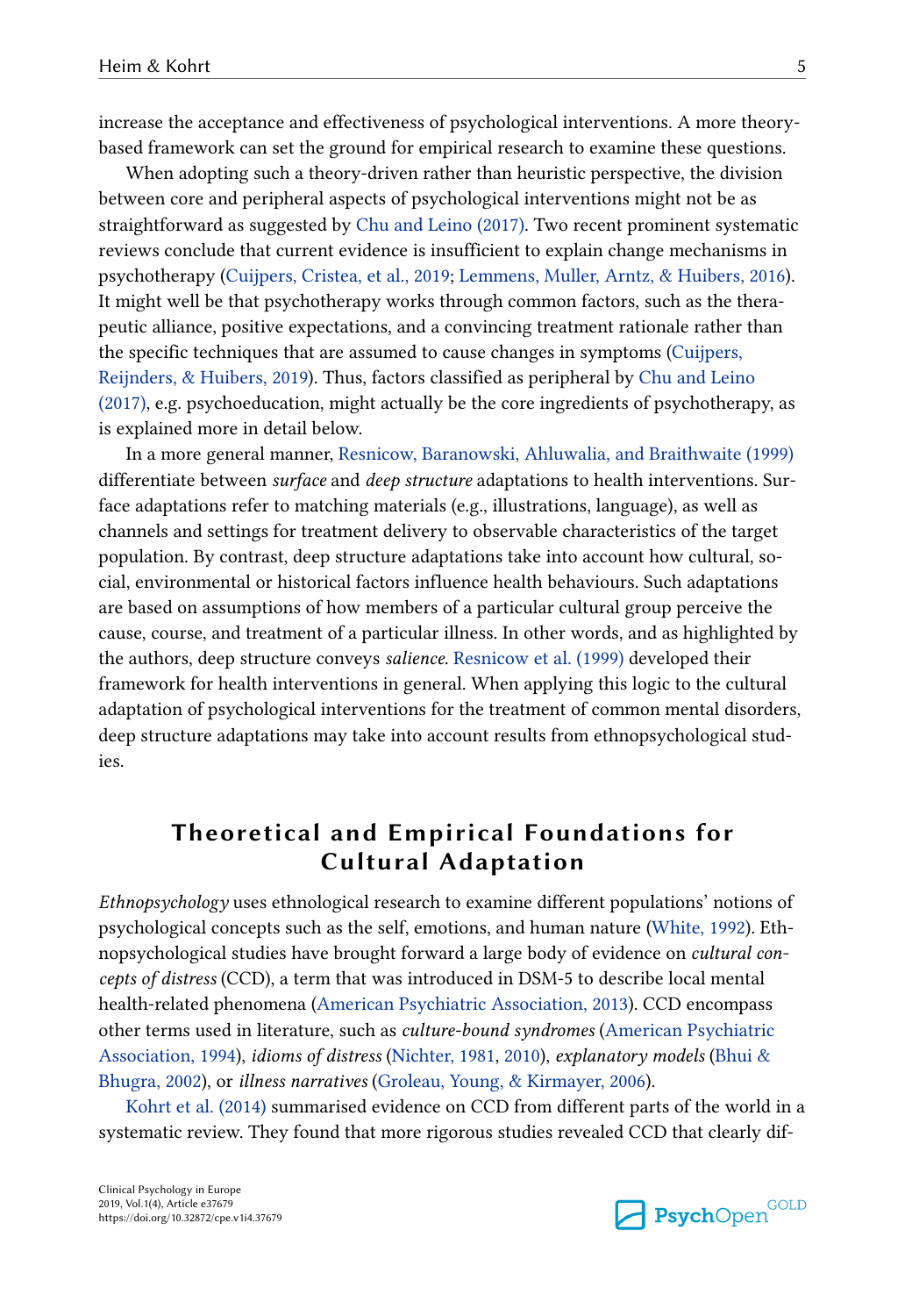fered from Western diagnoses of common mental disorders. Such studies examine peo‐ ple's ways of expressing suffering, their assumptions about causes of distress and possible ways to overcome it, physiological and spiritual meanings attributed to suffering, and the distinction between universal human suffering and mental illness (e.g., [Keys, Kaiser,](#page-17-0) [Kohrt, Khoury, & Brewster, 2012](#page-17-0); [Kohrt & Hruschka, 2010](#page-17-0); [Shala, Morina, Salis Gross,](#page-19-0) [Maercker, & Heim, 2019\)](#page-19-0).

One example of adapting psychological interventions to such CCD was delivered by [Hinton, Rivera, Hofmann, Barlow, and Otto \(2012\)](#page-17-0), who developed Culturally Adapted Cognitive Behavioural Therapy (CA-CBT) for PTSD. CA-CBT was first developed for Cambodian survivors of the Khmer Rouge. It targets the CCD of khyâl attacks that is based on Cambodians' assumptions about a wind-like substance that circulates in the body ([Hinton, Pich, Marques, Nickerson, & Pollack, 2010\)](#page-17-0). According to this assumption, an imbalance in the khyâl flow causes symptoms such as dizziness and anxiety, which are accompanied by catastrophic beliefs and trauma memories. CA-CBT is based on this particular mind-body concept, and the main treatment components are emotion exposure and emotion regulation techniques (i.e., meditation and yoga-like stretching). Thus, CA-CBT uses techniques that are not unique for Cambodians, but the *treatment rationale* provided to patients is rooted in their own explanatory model that is based on khyâl.

This example illustrates one of the basic debates in psychotherapy research, namely the question whether the effect of the treatment is rooted in the techniques themselves, or rather the rationale provided for their use [\(Wampold & Imel, 2015\)](#page-20-0). As brought to the point by [Wampold \(2007\)](#page-20-0) "[p]sychotherapy is not simply the vehicle for the delivery of psychological ingredients but is, rather, a highly entwined system that uses language to construct, or better said, reconstruct the client's interpretations of the world" (p. 8). In psychotherapy research, older and more recent meta-analyses come to the consistent conclusion that after decades of randomised controlled trials (RCTs), we do not know what the "key ingredients" of psychotherapy are [\(Ahn & Wampold, 2001;](#page-14-0) [Cuijpers,](#page-16-0) [Cristea, et al., 2019;](#page-16-0) [Lemmens et al., 2016](#page-18-0)). "Key ingredients" are the treatment compo‐ nents that (are assumed to) cause the symptom change. The current state of the evidence does not allow to conclude whether symptom improvement is caused by *specific interven*tions (e.g., behavioural activation or stress management techniques) or by *unspecific fac*tors such as the therapeutic alliance, positive outcome expectations, or providing a convincing treatment rationale [\(Cuijpers, Cristea, et al., 2019\)](#page-16-0).

This conclusion is highly relevant for research on cultural adaptation of psychological interventions. [Chu and Leino \(2017\)](#page-15-0) considered "psychoeducation" to be a peripheral as‐ pect of cultural adaptation. However, explaining the purpose of a specific therapeutic technique in a particular way to make it more congruent with the patient's worldview might be much more than just a peripheral adaptation to make the intervention more ac‐ ceptable. Such adaptations in language might touch on patients' implicit explanatory models, which in turn might change the underlying mechanisms of action, even if the

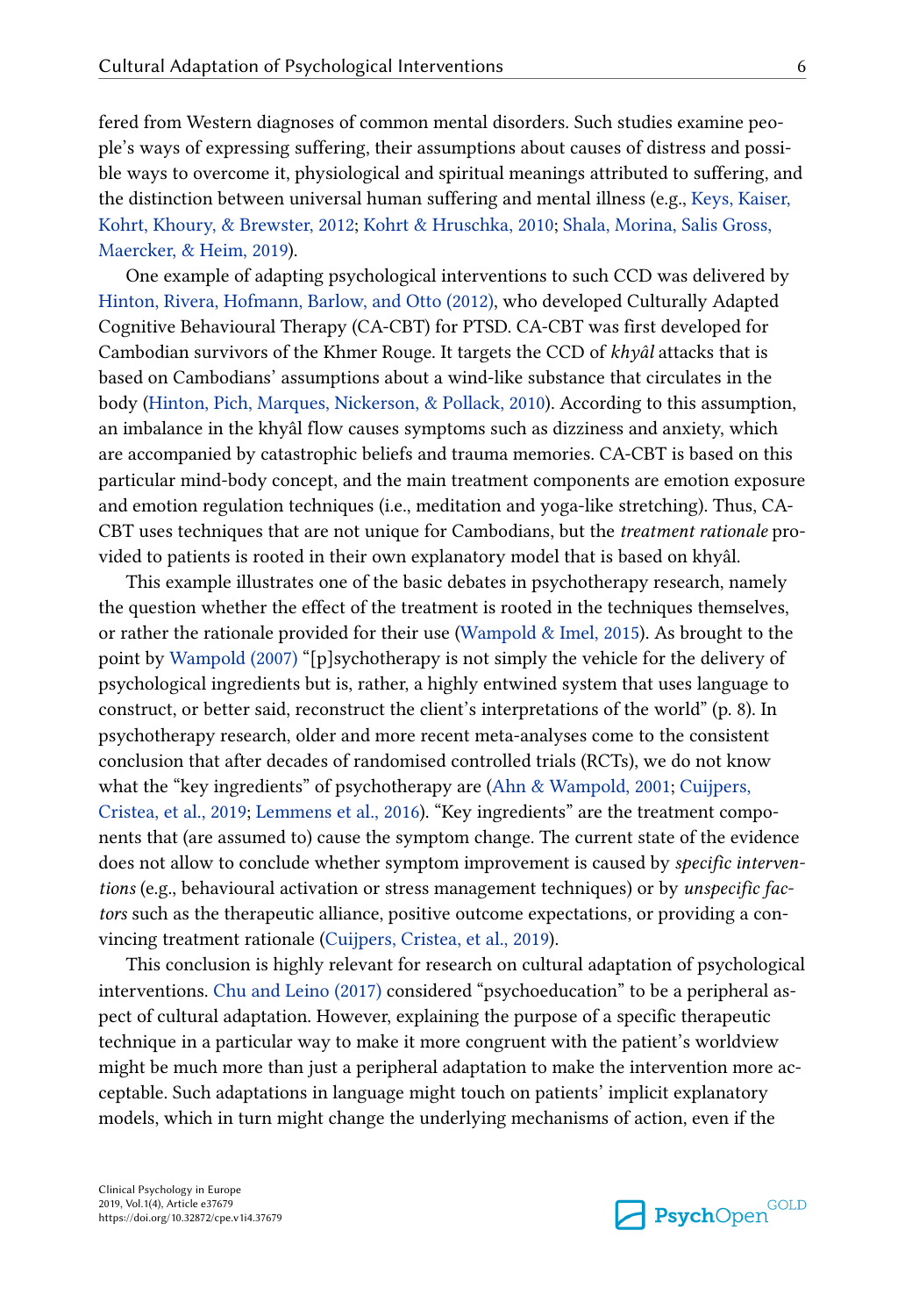intervention itself (e.g., a stress management technique) remains the same. Thus, one and the same adaptation might be considered as core or peripheral.

In summary, theory-driven, experimental studies are needed to better understand whether and how cultural adaptation contributes to the acceptability and effectiveness of psychological interventions. Such studies may in the longer run also contribute to better understand the active ingredients of psychotherapy itself. We aim to lay the groundwork for such studies by suggesting a new conceptual framework. The elements of our framework are based on empirical evidence from ethnopsychological studies, research on the cultural adaptation of psychological interventions, and psychotherapy research outlined above.

#### A New Framework for Cultural Adaptation

Our framework is based on the elements of psychological interventions that could potentially be adapted – regardless of whether this has been done in previous research or not. Before conducting empirical studies, it seems important to take a conceptual approach in order to include all aspects of an intervention that might contribute to symptom change.

Our cultural adaptation framework [\(Figure 1](#page-7-0)) consists of three main elements which are further described below. We do not formulate pre-assumptions about the components that cause symptom change. Because evidence on substantial modifications is lacking, all elements are considered to be equally relevant for empirical testing. The elements gener‐ ally reflect the two dimensions suggested by [Resnicow et al. \(1999\)](#page-19-0), i.e., surface and deep structure adaptations (see above). While Resnicow et al.'s framework was developed more generally for health interventions, we further specified potential deep structure adaptations in psychological interventions for the treatment of common mental disor‐ ders.

The elements are presented in what we consider to be a plausible sequence, starting with what may lie at the heart of cultural adaptations, namely the CCD. From  $CCD - i.e.$ explanatory models and idioms of distress – relevant treatment components can be de‐ rived, and hypotheses can be generated about treatment delivery. In the following, we describe the three main elements and the corresponding sub-elements of the new frame‐ work and provide examples from literature to underpin our assumptions. At the same time, we make suggestions on how to implement these adaptations. Our primary aim is to provide a framework as a basis for empirical testing, but the elements outlined below can also be used for adaptations in clinical practice.

Clinical Psychology in Europe 2019, Vol.1(4), Article e37679 https://doi.org/10.32872/cpe.v1i4.37679

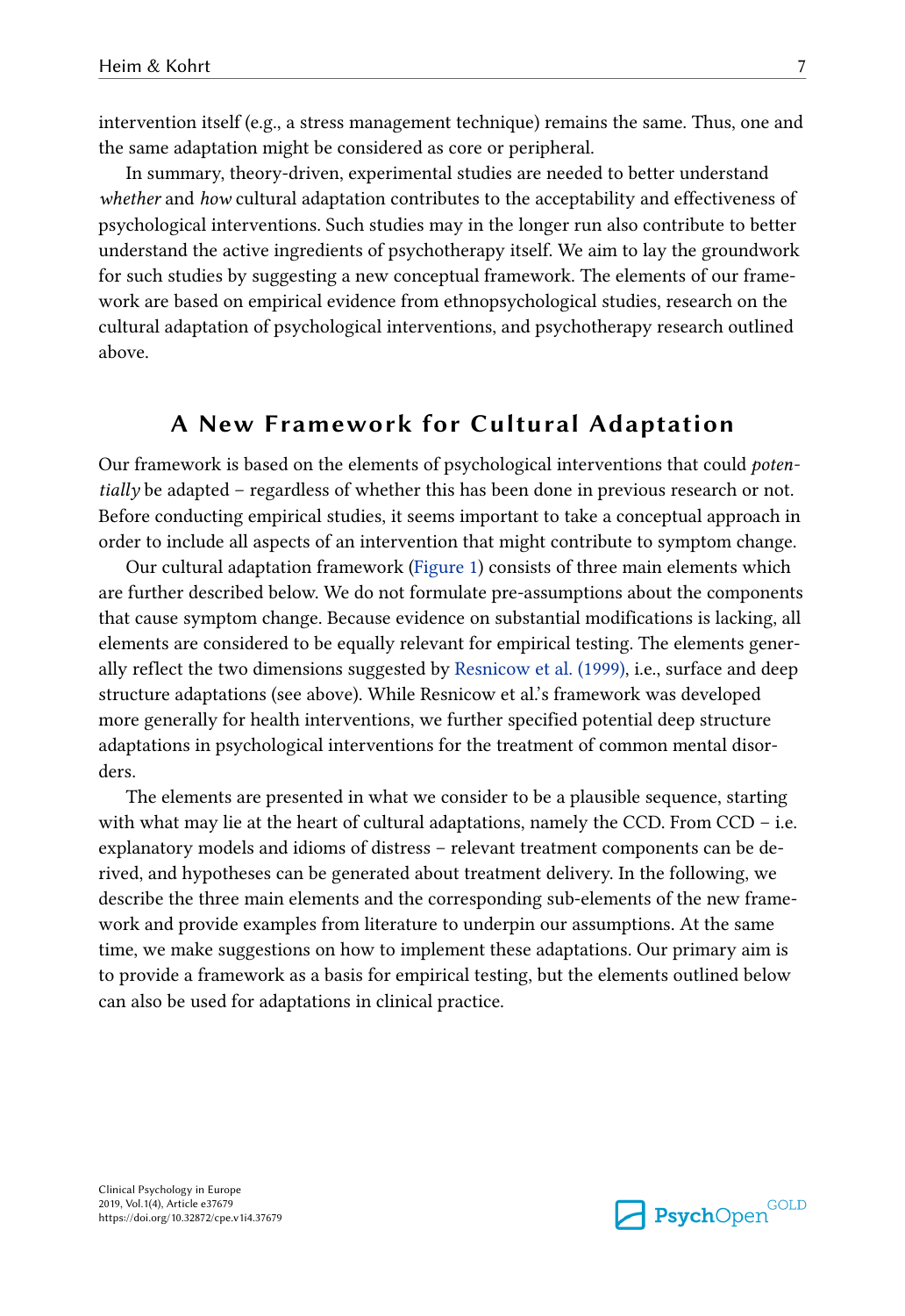<span id="page-7-0"></span>

Figure 1. New framework for cultural adaptation.

## Cultural Concepts of Distress

The first element of the framework focuses on core beliefs about human suffering, and the cultural resonance of hypothesized psychological mechanisms of action with ethno‐ theories of healing. This includes two aspects: Explanatory models (i.e., aetiological as‐ sumptions) and idioms of distress (i.e., the expression of symptoms). Several semi-structured interview guidelines have been developed to examine CCD, e.g., the *Cultural For-*mulation Interview in DSM-5 [\(American Psychiatric Association, 2013\)](#page-15-0), the Short Explana-tory Model Interview (SEMI, [Lloyd et al., 1998\)](#page-18-0), the Barts Explanatory Model Inventory (BE-MI, [Rüdell, Bhui, & Priebe, 2009](#page-19-0)) or the McGill Illness Narrative Interview (MINI, [Groleau](#page-16-0) [et al., 2006\)](#page-16-0). These interviews cover both aspects – idioms of distress and explanatory models – and can help to better understand patients' realities.

a. Explanatory models. People who suffer from psychological distress develop explanations for their symptoms [\(Wampold, 2007\)](#page-20-0). These explanations are based on intuitive and culturally shaped notions of how mind and body interact ([Kirmayer,](#page-17-0) [2001; Kirmayer & Bhugra, 2009](#page-17-0)). Above, we outlined the example of khyâl attacks among Cambodian survivors of the Khmer Rouge [\(Hinton et al., 2010\)](#page-17-0). Other examples the concept of the *heart-mind* described in Nepal ([Kohrt & Hruschka,](#page-17-0) [2010\)](#page-17-0), or the heart narratives related to psychological distress in Haiti ([Keys et al.,](#page-17-0) [2012\)](#page-17-0).

Another example are findings related to fatalism. An ethnopsychological study showed that Albanian-speaking immigrants in Switzerland understood their suffering as part of normal life, given by god or fate (fati), and something that cannot be cured but has to be borne with endurance (durim) ([Shala et al., 2019\)](#page-19-0). Fatalism was also found among Turkish immigrants in Germany ([Franz et al., 2007;](#page-16-0) [Reich,](#page-19-0)

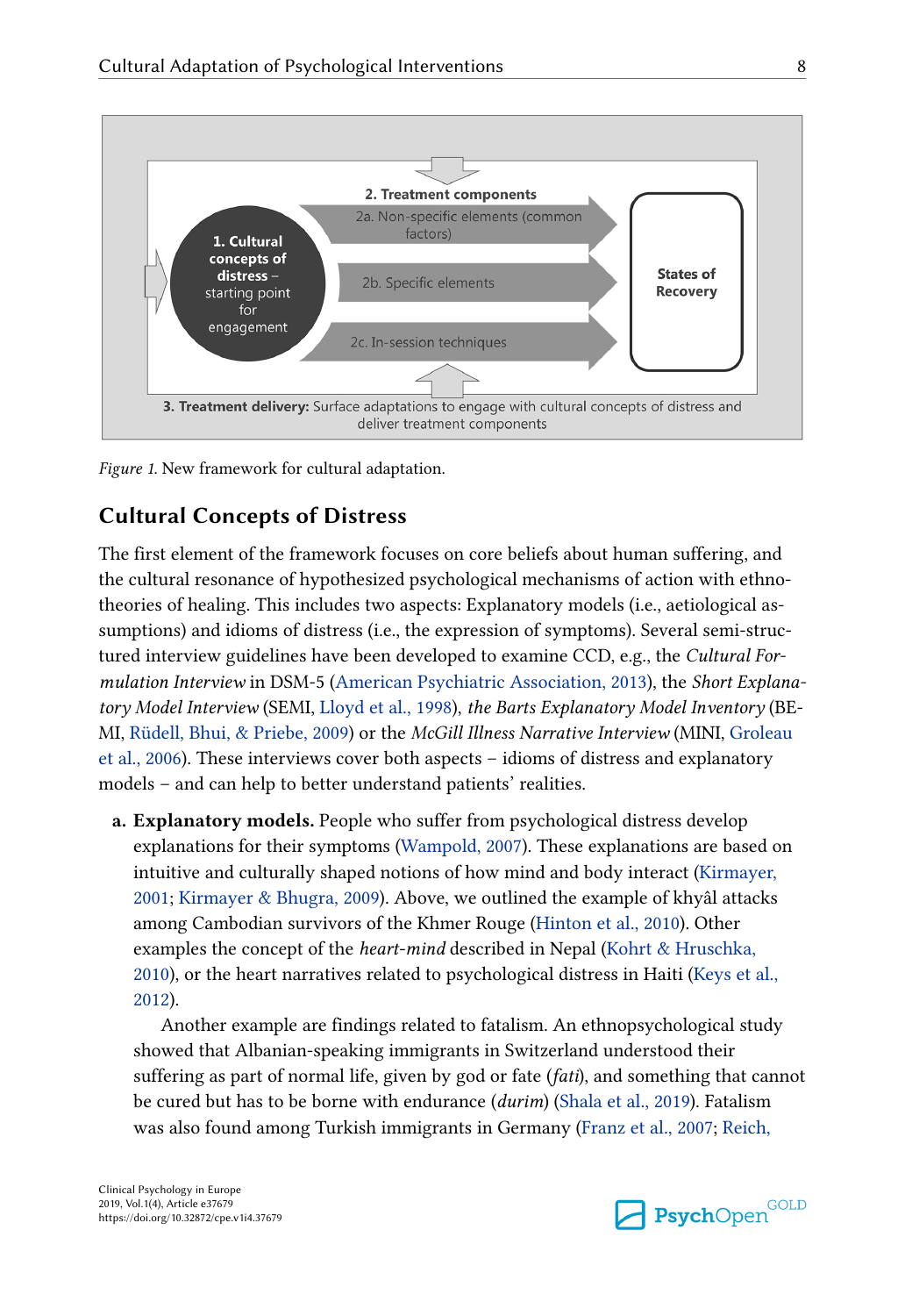[Bockel, & Mewes, 2015\)](#page-19-0). When compared to German patients, Turkish immigrants showed more fatalistic-external control attributions for mental distress, which resulted in lower motivation for psychotherapy. The concept of fate is also described in Islamic understandings of suffering: "The notion of qadar ( $\zeta_{\zeta}$ , 'fate') is central to this context. This acceptance of fate should not be equated with fatalism, but can be better understood within a framework of self-abandonment, which is reflected in the value of patience in the face of helplessness and adversity, such as illness and loss. Life may be viewed as a transient phase of existence, a testing place for the eternal life that comes after death" ([Hassan et al., 2015,](#page-17-0) p. 27).

Psychological interventions ideally provide explanations that differ from the patient's own views, but that are not sufficiently discrepant from the patient's intuitive assumptions as to be rejected [\(Wampold, 2007\)](#page-20-0). For treatment adherence and compliance, it is vital that patients understand and to some point share the rationale behind the treatment. On the other hand, it is also important to provide a new explanation and treatment rationale, in order to motivate patients to try and practice the therapeutic techniques. As an example, [Reich, Zürn, and Mewes \(2019\)](#page-19-0) developed a web-based intervention to address fatalism and to enhance motivation for psychotherapy among Turkish immigrants in Germany. In a pilot study, they found that this intervention enhanced treatment motivation and reduced fatalistic beliefs.

b. Idioms of distress. This element scrutinises the cultural salience of symptoms that are targeted with an intervention. Common mental disorders are latent (i.e., nonvisible) concepts measured through the expression of symptoms (i.e., their phenomenology). There is a vast body of literature on the difference in symptom expression across cultures, e.g. with regard to emotional vs. somatic complaints (e.g., [Kirmayer, 2001](#page-17-0); [Ma-Kellams, 2014;](#page-18-0) [Ryder et al., 2008](#page-19-0)). Moreover, ethnopsychological studies from different parts of the world have delivered a broad range of labels used for expressing mental distress in a socially and culturally acceptable manner (e.g., [Haroz et al., 2017](#page-16-0)). As an example, thinking too much is an expression that has been found in many parts of the world and can be used in health communication as a nonstigmatizing way to describe symptoms of psychological distress [\(Kaiser et al., 2015](#page-17-0)).

However, it would be erroneous to assume that such labels are simply varying expressions of the same, latent construct (e.g., depression or anxiety). Such local expressions often reflect implicit assumptions about mind-body interactions as described above. Therefore, it is relevant to carefully assess culturally salient symptoms, and to select or target treatment components accordingly.

#### Treatment Components

To describe treatment components, we draw on an existing taxonomy developed by [Singla et al. \(2017\)](#page-19-0), who conducted a systematic review and meta-analysis of psychologi-

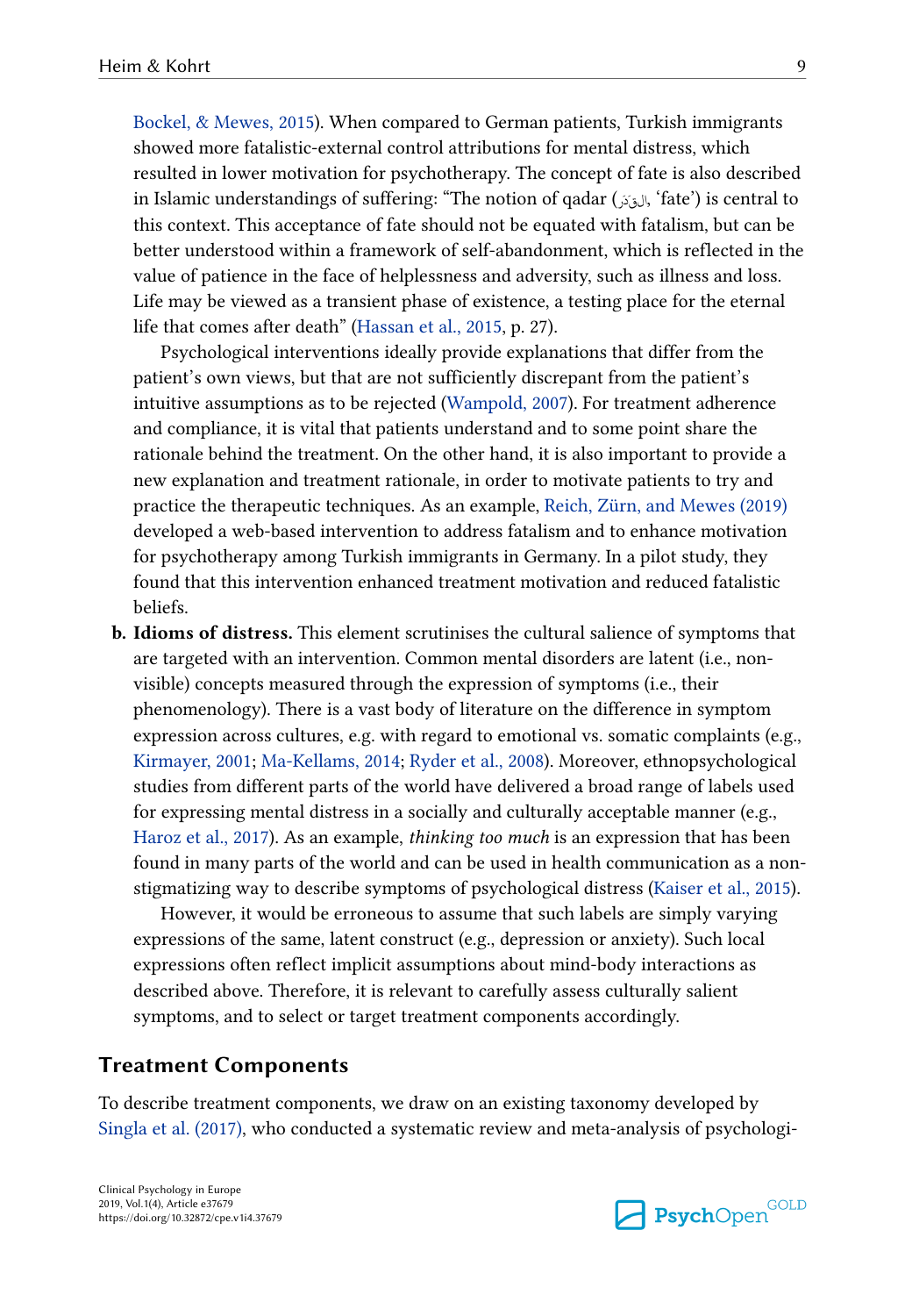cal interventions in low- and middle-income countries. They applied a multistep analysis of existing taxonomies of common psychological treatment elements and behavioural change techniques used for common mental disorders. Based on this analysis, they pro‐ posed a taxonomy of treatment components, which includes the following elements: Spe‐ cific therapeutic elements (i.e., behavioural, cognitive, interpersonal, and emotional inter‐ ventions); nonspecific elements to enhance engagement (e.g., empathy, empathic listening, or discussing advantages of and barriers to treatment); and in-session techniques (e.g., goal-setting, role playing, or praising). In their meta-analysis, they found that two specific techniques (i.e., interpersonal and emotional), and nonspecific elements showed the strongest association with trial effectiveness. In the following, we describe how these components may be culturally adapted.

a. Specific elements. Studies testing psychological interventions in low- and middleincome countries have often provided reasons for choosing one technique over another, e.g. arguing that behavioural activation is easier to explain than cognitive techniques, particularly when provided by lay helpers ([Dawson et al., 2015](#page-16-0)). The selection of therapeutic techniques is ideally based on core assumptions about human suffering and healing in the target population, and culturally salient symptoms of psychological distress. As an example, behavioural activation is based on the theoretical assumption that inertia and avoidance are key mechanisms of action in depression ([Ferster, 1973;](#page-16-0) [Lewinsohn, 1974;](#page-18-0) [Veale, 2008\)](#page-20-0). However, a qualitative study conducted in Lebanon for the cultural adaptation of an internetbased intervention ([Abi Ramia et al., 2018\)](#page-14-0), showed that inertia and inactivity were not key symptoms of depression. Depressed people in Lebanon rather maintain their necessary activities, yet, they were described as becoming irritable, tired, sad, frustrated or angry while continuing to function. This appears to be a global phenomenon: a qualitative systematic review of depression around the world demonstrated similar findings with irritability, anger, and pain figuring prominently but, "[t]he majority of study populations did not raise problems with daily functioning as part of their subjective experiences of depression" [\(Haroz et al., 2017](#page-16-0), p. 160).

In resource-scarce settings where people can simply not afford to become inactive, and where cultural values impede social withdrawal, behavioural activation might not be the first-choice psychological intervention for the treatment of depression. In addition, the focus on improving one's mood through engaging in pleasant activities might not necessarily be a convincing treatment rationale in societies where pursuing affectively positive experiences for oneself is not a key cultural value ([Schwartz, 2006](#page-19-0)).

As another example, [Tol et al. \(2018\)](#page-20-0) argued that for people in humanitarian settings who suffer from a broad range of symptoms related to psychological distress that cannot be easily categorized as a mental disorder (e.g., nonpathological anxiety,

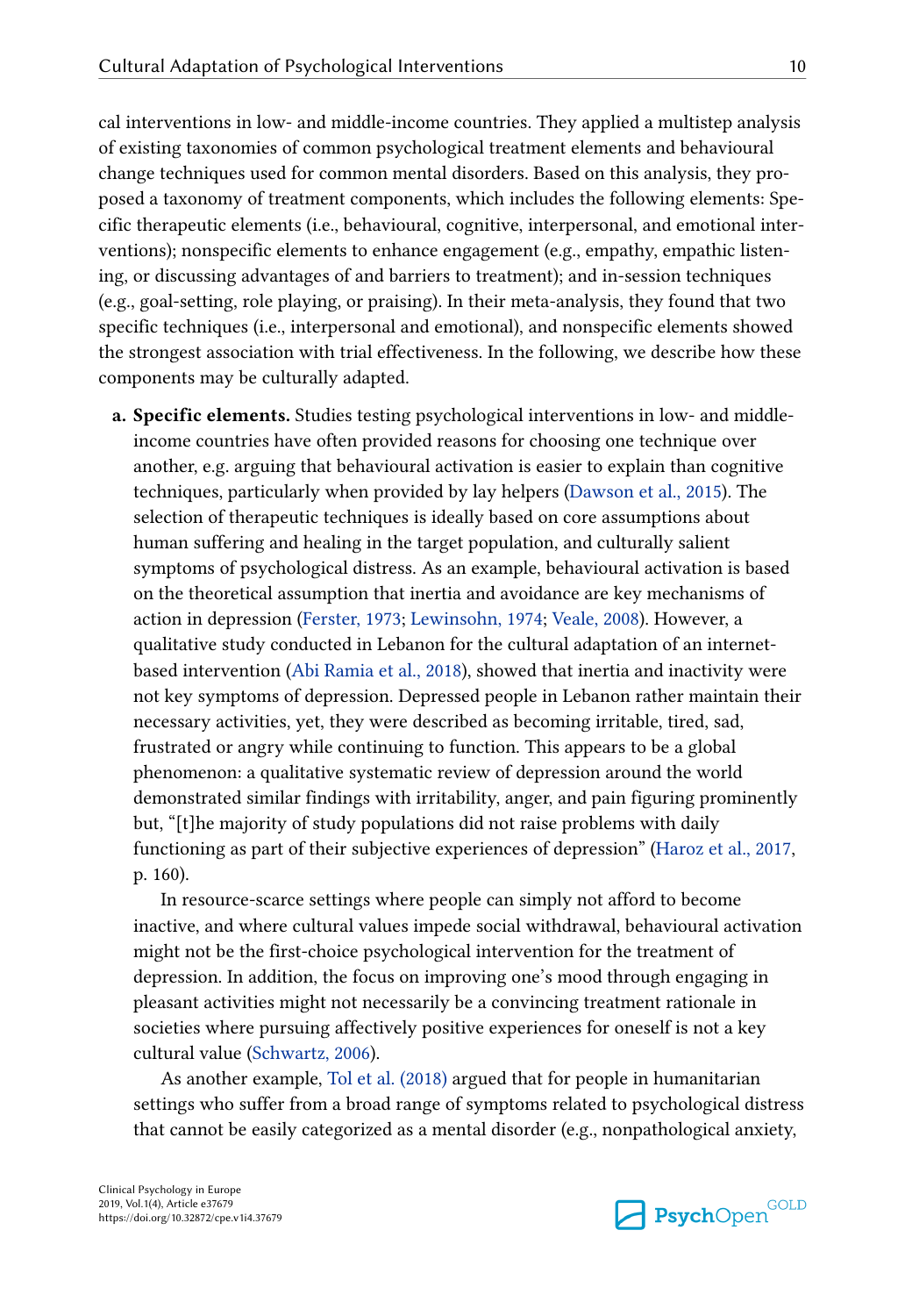grief reactions, and demoralization), general stress management techniques might be more relevant than disorder-specific treatments. Stress management techniques that focus on dealing with negative emotions such as anger, sadness, or nervousness, might be more relevant in such contexts ([Hinton et al., 2012](#page-17-0); [Tol et al., 2018](#page-20-0)).

b. Nonspecific elements (common factors). [Singla et al. \(2017\)](#page-19-0) describe these as the elements that are either universal to all treatments, or the ones that are used for enhancing treatment engagement, such as active listening or discussing advantages and disadvantages of the treatment. With regard to elements that are universal to all treatments (e.g., active listening), the cultural adaptation may be limited to surface aspects (see below), such as how active listening is expressed verbally or nonverbally.

When it comes to treatment engagement, providing a convincing and culturally congruent explanatory model may be relevant (see above). For discussing advantages and disadvantages of treatment, it may be relevant to consider culturally-specific notions of stigma, and the way how mental health-related stigma threatens the life domains that "matter most" [\(Yang, Thornicroft, Alvarado, Vega, & Link, 2014](#page-20-0)) to members of a specific cultural group (e.g., marriage, employment, social networks). Advantages and disadvantages of treatment may relate to such culture-specific notions of stigma. People affected by mental disorders could fear stigmatisation if they accept a treatment. On the other hand, patients may realise that treatment and symptom reduction can help in reducing mental health-related stigma, particularly when they are re-integrated into employment or other societal domains.

c. In-session techniques. [Singla et al. \(2017\)](#page-19-0) subsume a broad range of techniques under this element, such as role-playing, goal setting, homework, or behavioural experiments. Formative research (e.g., key informant interviews or focus groups) can be used to better understand whether such techniques are acceptable in a particular target group, or how these techniques can be adapted to be accessible for members of this target group ([Ramaiya, Fiorillo, Regmi, Robins, & Kohrt, 2017\)](#page-18-0).

#### Treatment Delivery

Once the treatment components are defined, the delivery format can be selected, or dif‐ ferent formats can be used for different target groups (e.g., face-to-face interventions for older participants and mobile applications for youths). For cultural adaptation of these el‐ ements, factors such as literacy level, socio-economic status, gender, or assumptions about the patient-therapist relationship may be taken into account.

a. Delivery format. This element describes cultural preferences and acceptability for different treatment modalities. As an example, several trials have tested the groupbased delivery of potentially scalable interventions as opposed to individual treatment sessions [\(Epping-Jordan et al., 2016;](#page-16-0) [Sangraula et al., 2018;](#page-19-0) [Verdeli et al.,](#page-20-0)

Clinical Psychology in Europe 2019, Vol.1(4), Article e37679 https://doi.org/10.32872/cpe.v1i4.37679

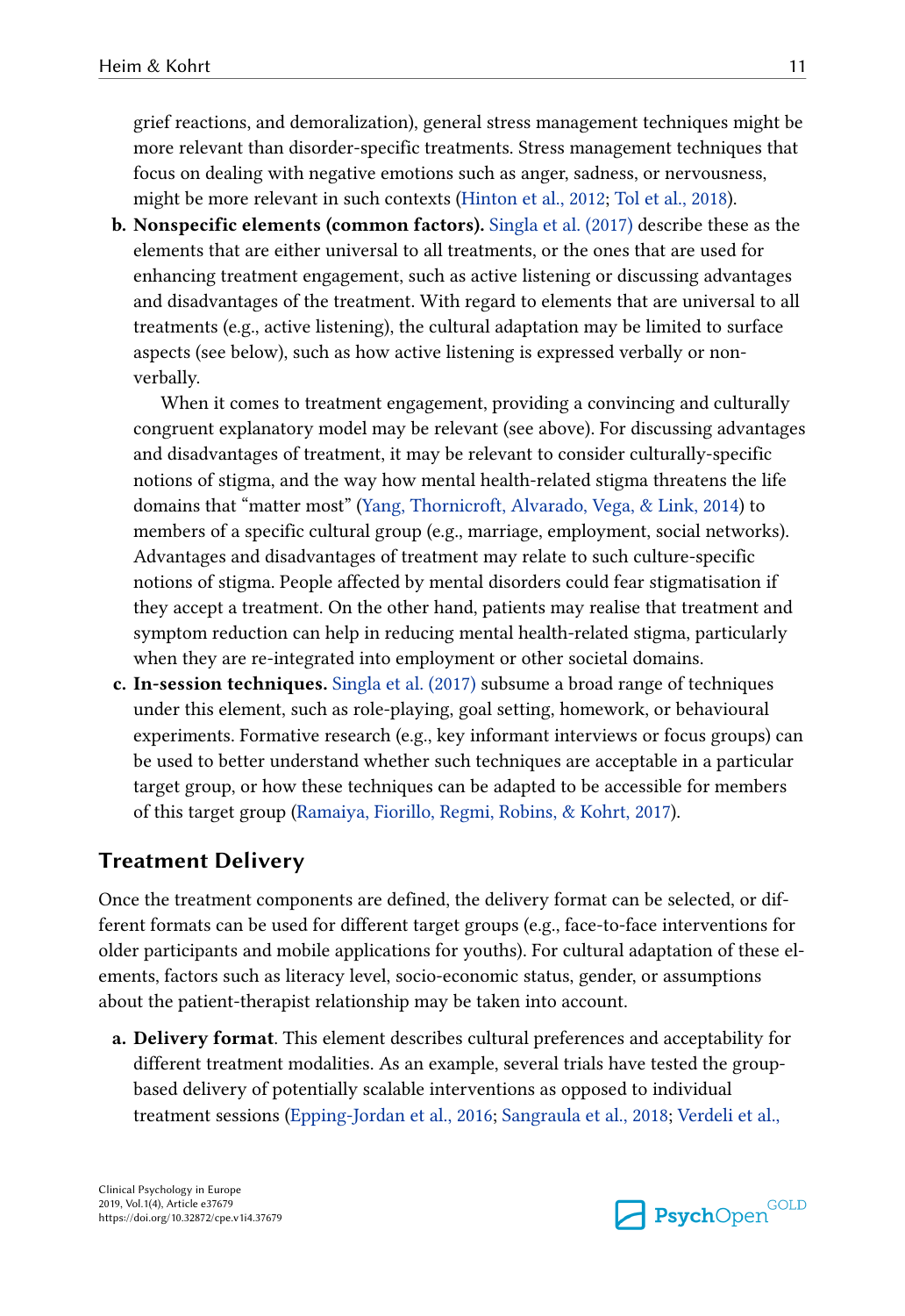[2003\)](#page-20-0). Furthermore, internet-based interventions are currently propagated as one potential measure to address the worldwide mental health treatment gap, as they can widely be disseminated among difficult-to-reach populations ([Schröder, Berger,](#page-19-0) [Westermann, Klein, & Moritz, 2016\)](#page-19-0). There is an ongoing debate about the necessity of guidance in internet-based or other self-help interventions [\(Baumeister, Reichler,](#page-15-0) [Munzinger, & Lin, 2014](#page-15-0)). It is theoretically possible that the answer to that question is culturally relative – i.e. that for some cultural groups, guidance is more relevant than for others. Empirical evidence is needed to answer this question.

b. Surface. This element comes closest to what [Chu and Leino \(2017\)](#page-15-0) considered to be peripheral aspects of psychological interventions, and what [Resnicow et al. \(1999\)](#page-19-0) described as surface adaptations. A large variety of descriptions of such adaptations has been delivered in literature, such as using culturally adapted language and metaphors ([Ramaiya et al., 2017](#page-18-0)), providing culturally relevant illustrations and case examples [\(Verdeli et al., 2003](#page-20-0)), or using easy-to-understand texts ([Carswell et al.,](#page-15-0) [2018\)](#page-15-0). Evidence on such adaptations has been summarised in systematic reviews [\(Chowdhary et al., 2014;](#page-15-0) [Harper Shehadeh et al., 2016\)](#page-17-0). However, so far there is no evidence to show to what extent such adaptations are necessary to enhance acceptance and effectiveness of psychological interventions. Of course, there is a moral obligation not to use treatment materials that are potentially offensive or that may hurt religious feelings. And of course, an intervention is more likely to be accepted when patients feel that the contents are congruent with their own living situations, experiences, and cultural values. But so far, there is insufficient empirical evidence to support this assumption.

## Outlook: How to Enhance Empirical Evidence on Cultural Adaptation

With this new framework, we aim to inspire a theory-driven, empirical approach to cultural adaptation of psychological interventions. A systematic review [\(Hall et al., 2016\)](#page-16-0) provided indications that culturally adapted psychological interventions are indeed more effective than the unadapted versions of the same interventions. However, there is a lack of evidence on the substantial modifications that cause the higher effectiveness of adapted interventions. In most studies, several aspects were adapted at the same time, and cultural adaptation methods are rarely documented in a replicable manner. In order to advance cultural adaptation research, it would be important to formulate theory-driven hypothe‐ ses about the components that are assumed to cause the higher acceptance and effectiveness of adapted interventions, and to test these components using experimental designs.

When developing this framework, we mainly had potentially scalable interventions in mind, i.e., modified, low-intensity and highly standardised evidence-based treatments, which are applied in self-help or guided self-help format, or delivered by lay helpers

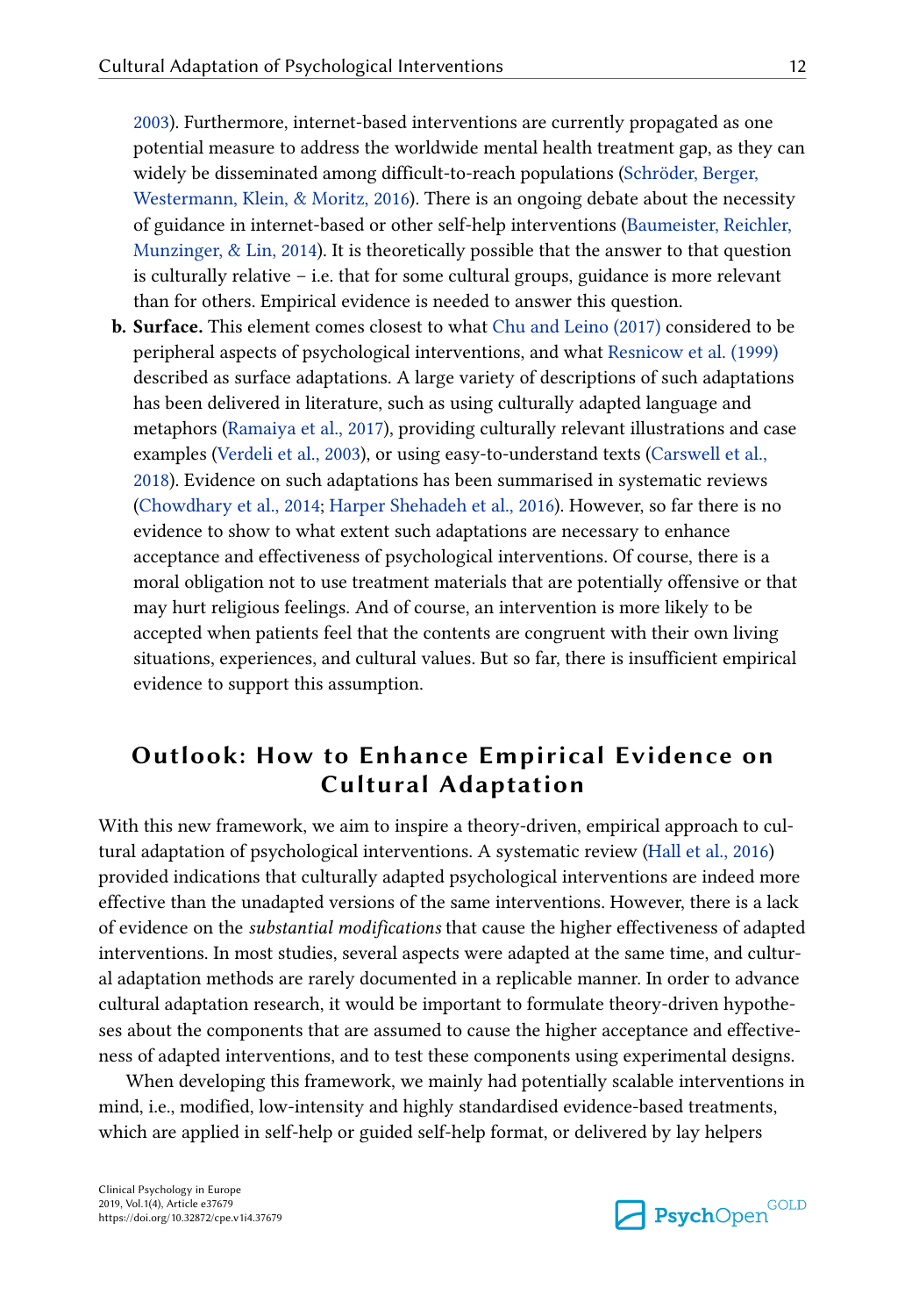[\(WHO, 2017\)](#page-20-0). Such interventions are condensed versions of what is done in face-to-face treatments. For such interventions, it is of vital importance to discover which components are most relevant for symptom change, and which aspects are nice-to-have. This also applies to cultural adaptation. For future research and implementation, it is crucial to better understand the treatment elements that have to be culturally adapted to make sure the intervention is acceptable and effective.

The main difference between low- and high-intensity interventions lies – as the names suggest – in the intensity of therapist involvement. In high-intensity interventions, trained therapists can (and most probably do) make "on-the-fly" adaptations when‐ ever working individually with patients from culturally diverse groups. In low-intensity and potentially scalable interventions, most of the treatment aspects are standardised, and in unguided self-help, no contact with a therapist or lay helper is provided at all. In view of transparency and economy of treatments and trainings, it seems helpful to iden‐ tify the potential cultural adaptations that can and should be made in a standardised manner to ensure that a treatment is acceptable and effective.

In contrast to previous frameworks for cultural adaptation ([Bernal et al., 1995;](#page-15-0) [Chu &](#page-15-0) [Leino, 2017](#page-15-0)), we used cultural concepts of distress (CCD) as the pivotal point for deep structure adaptation [\(Resnicow et al., 1999\)](#page-19-0). We suggest starting with an assessment of CCD using semi-structured interviews such as the Cultural Formulation Interview in DSM-5 ([American Psychiatric Association, 2013\)](#page-15-0) or the Barts Explanatory Model Inventory (BEMI, [Rüdell et al., 2009\)](#page-19-0), and to derive all relevant adaptations from results of such for‐ mative research. A desk literature review can help to identify studies that have already assessed CCD in the target population, to avoid duplication of work. However, we intentionally formulated our framework in a way that it does not make pre-assumptions about which adaptations are substantial. It might well be that experimental research (see below) will show that adapting psychological interventions to CCD does not make any difference with regard to their acceptability and/or effectiveness. In our view, it is essential to take this step back and to start with a conceptual framework that includes what seems to be most plausible according to current evidence. From such a conceptual framework, hypotheses can be formulated and tested in empirical studies.

Aside from a new framework, novel research approaches are needed to advance the empirical evidence on the cultural adaptation of psychological interventions. Direct comparison of adapted and unadapted versions of the same interventions are still rather the exception [\(Hall et al., 2016\)](#page-16-0). This is understandable, as such direct comparisons require very large sample sizes, since small effects are to be expected when comparing two similar treatments with small deviations ([Cuijpers, Cristea, et al., 2019](#page-16-0)). Moreover, training therapists to provide two different versions of the same intervention – adapted and unad‐ apted – is a difficult task. Other treatment formats such as internet or mobile-based inter‐ ventions, self-help books or audio recordings, are promising for such research. Such highly standardised materials, where input from therapists or lay helpers is minimal, can

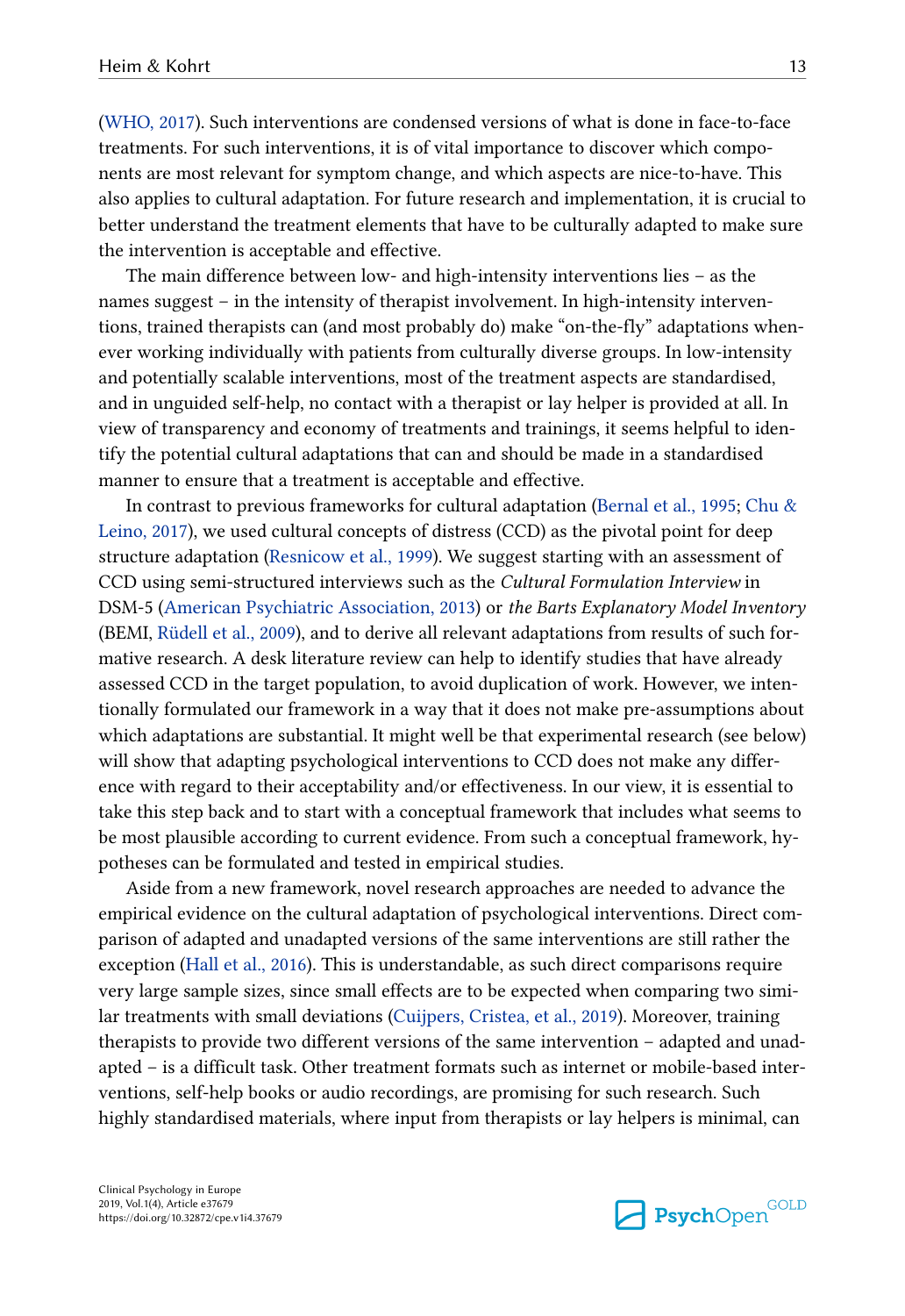be used to show users two different versions of the same intervention, without large investments in training. Innovative research approaches, e.g. factorial experiments [\(Collins,](#page-15-0) [2018\)](#page-15-0) can be used, in which several components are manipulated at the same time. Such research designs can contribute to better understand the substantial modifications in cultural adaptation.

Results from cultural adaptation may also potentially contribute to basic psychothera‐ py research. For a long time, there has been a debate about the specific and nonspecific components of psychotherapy, and a recent meta-analysis came to the following conclu‐ sion: "Based on this set of studies, the only conclusion that can be drawn is that we simply don't know if specific components of specific therapies are effective ingredients of these therapies, or whether all effects are caused by universal, nonspecific factors that are common to all therapies" [\(Cuijpers, Cristea, et al., 2019,](#page-16-0) p. 12). Cultural adaptation research provides a promising new approach to this question. As an example, if one and the same intervention (e.g., a stress management technique) shows the same effect, regardless of the explanatory model provided to patients, this is an indicator that the specific intervention caused the symptom change. By contrast, if the same intervention shows a higher effect if it is framed in a culturally-shaped manner, this is an indicator that providing a convincing rationale is indeed a "key ingredient" of psychotherapy, as postulated by [Ahn and Wampold \(2001\).](#page-14-0) Thus, aside from enhancing access to treatments for culturally diverse groups, cultural adaptation research can make an important contribution to psychotherapy research as a whole.

One important challenge refers to the selection of the target population for cultural adaptation. How do we define a "cultural group"? As an example, [Bernal et al. \(1995\)](#page-15-0) de‐ veloped their framework in the context of their work with "Latinos/as" in the United States, and [Hinton et al. \(2010\)](#page-17-0) worked with "Cambodian refugees". A cultural group can be defined in terms of language, country or region, religion, or other socio-demographic characteristics. Migration is another important aspect, as with time, immigrants start adopting cultural values and norms of the host country, which may be relevant for cultural adaptation of psychological interventions. For research purposes, it is most relevant to carefully define the target population and to be transparent about the criteria accord‐ ing to which this population is defined, to make sure results of studies can be interpreted accordingly. In individual therapy, semi-structured interviews can be used to tailor the interventions to the specific characteristics of the patient.

#### Conclusion

Considering the millions of people in need of psychological treatments worldwide [\(The](#page-19-0) [WHO World Mental Health Survey Consortium, 2004](#page-19-0); [Turrini et al., 2017](#page-20-0)), the limited resources available for mental health ([Patel et al., 2018](#page-18-0)), the cultural diversity in common mental disorders ([Kohrt et al., 2014](#page-17-0)), and the variety of treatment components that are potentially relevant for adaptation ([Bernal et al., 1995;](#page-15-0) [Bernal & Sáez-Santiago, 2006](#page-15-0); [Chu](#page-15-0)

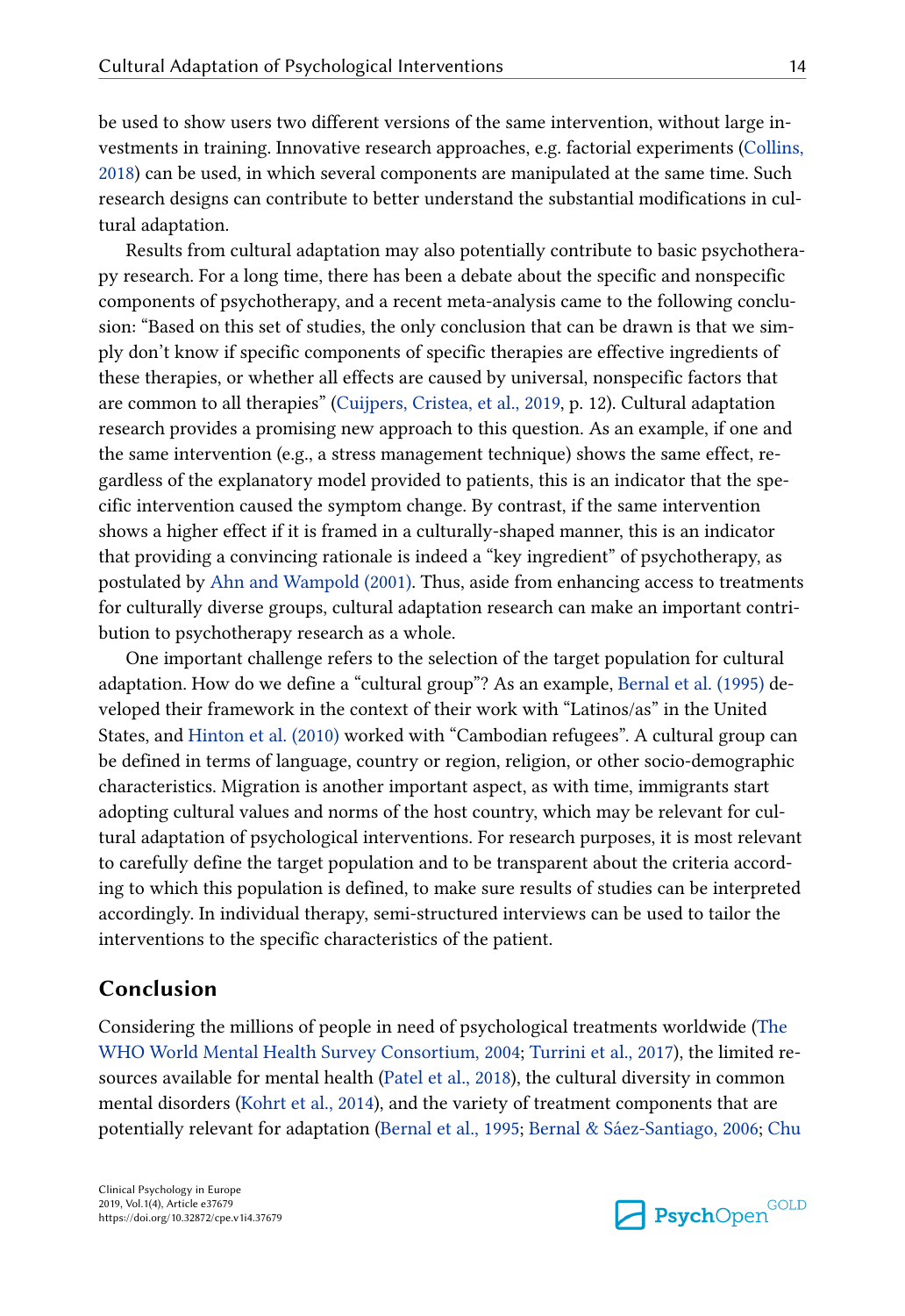<span id="page-14-0"></span>[& Leino, 2017\)](#page-15-0), it is vital to expand the empirical evidence as a basis for decision-making on how much and where to invest in cultural adaptation of psychological interventions.

The present paper offers a conceptual framework that lays the groundwork for such empirical research. The three elements suggested in this framework are based on empirical evidence from ethnopsychological studies, cultural adaptation research, and psychotherapy research. Innovative research designs are needed to evaluate the relevance of these elements. Using a theory-driven approach and innovative experimental designs, re‐ search on cultural adaptation has the potential not only to make psychological treatments more accessible for culturally adverse groups, but also to further advance empirical research on the basic question of the key ingredients and mechanisms of action in psychotherapy.

Funding: EH is supported by the Swiss National Science Foundation (grant 10001C\_169780) and the Swiss Foundation for Psychiatry and Psychotherapy. BAK is supported by the US National Institute of Mental Health (grants K01MH104310, R21MH111280). In addition, both authors are part of Indigo. The Indigo Partnership research programme is a part of the Indigo Network; a collaboration of research colleagues in over 30 countries worldwide committed to developing knowledge about mental-illness-related stigma and discrimination, both in terms of their origins and their eradication. It is coordinated by the Centre for Global Mental Health, Institute of Psychiatry, Psychology and Neuroscience at King's College London. This work was supported in part by the Medical Research Council (grant number MR/R023697/1).

Competing Interests: The authors declare no conflicts of interest.

Acknowledgments: The authors have no support to report.

#### References

- Abi Ramia, J., Harper Shehadeh, M., Kheir, W., Zoghbi, E., Watts, S., Heim, E., & El Chammay, R. (2018). Community cognitive interviewing to inform local adaptations of an e-mental health intervention in Lebanon. Global Mental Health, 5, Article e39. <https://doi.org/10.1017/gmh.2018.29>
- Ahn, H.-n., & Wampold, B. E. (2001). Where oh where are the specific ingredients? A meta-analysis of component studies in counseling and psychotherapy. Journal of Counseling Psychology, 48(3), 251-257. <https://doi.org/10.1037/0022-0167.48.3.251>
- Alonso, J., Liu, Z., Evans-Lacko, S., Sadikova, E., Sampson, N., Chatterji, S., . . . Thornicroft, G. (2018). Treatment gap for anxiety disorders is global: Results of the World Mental Health Surveys in 21 countries. Depression and Anxiety, 35(3), 195-208. <https://doi.org/10.1002/da.22711>
- American Psychiatric Association. (1994). Diagnostic and statistical manual of mental disorders (4th ed.). Washington, DC, USA: American Psychiatric Association.

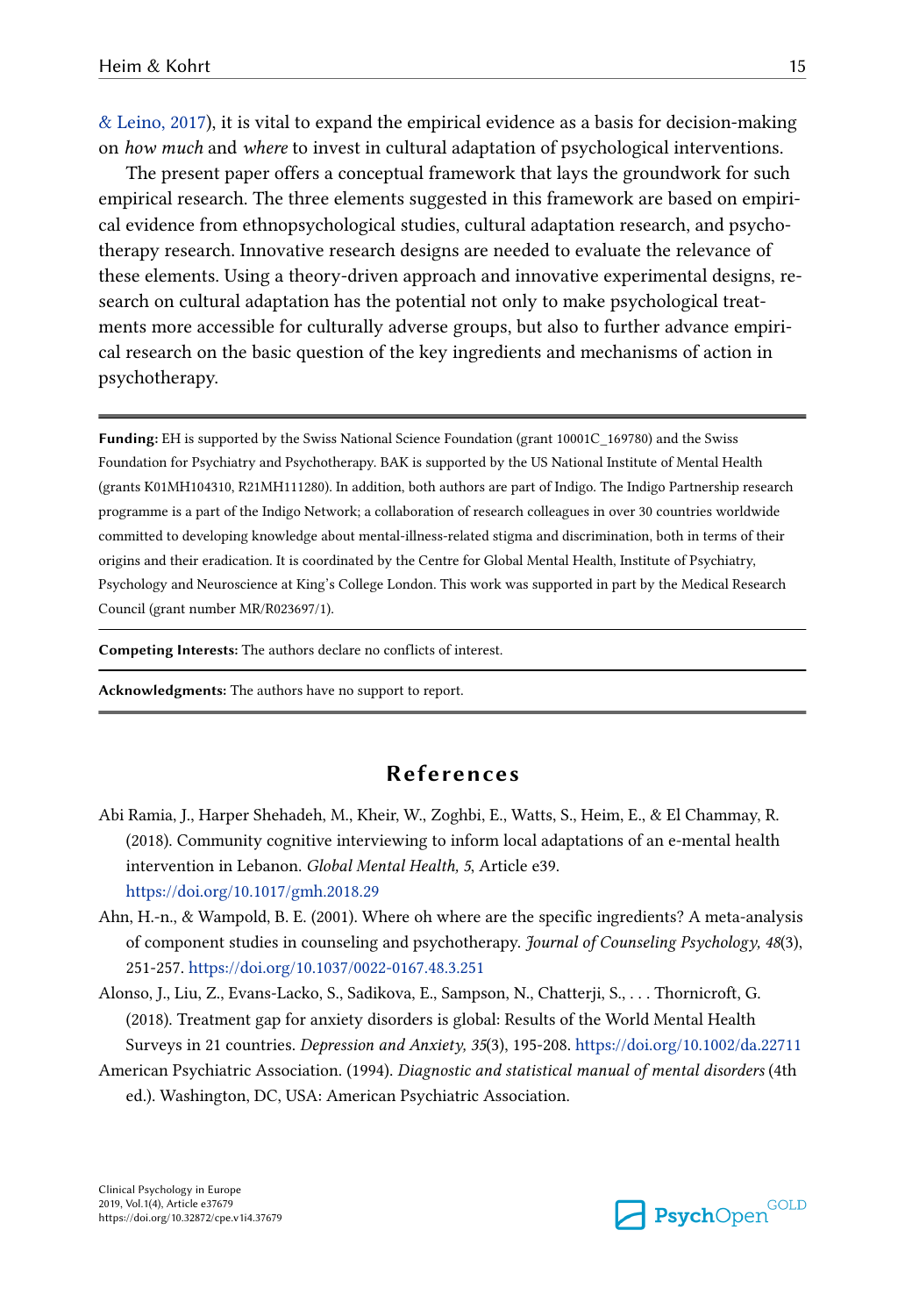- <span id="page-15-0"></span>American Psychiatric Association. (2013). Diagnostic and statistical manual of mental disorders (5th ed.). Arlington, VA, USA: American Psychiatric Publishing.
- Baumeister, H., Reichler, L., Munzinger, M., & Lin, J. (2014). The impact of guidance on Internetbased mental health interventions  $-A$  systematic review. Internet Interventions,  $1(4)$ , 205-215. <https://doi.org/10.1016/j.invent.2014.08.003>
- Benish, S. G., Quintana, S., & Wampold, B. E. (2011). Culturally adapted psychotherapy and the legitimacy of myth: A direct-comparison meta-analysis. Journal of Counseling Psychology, 58(3), 279-289. <https://doi.org/10.1037/a0023626>
- Bernal, G., Bonilla, J., & Bellido, C. (1995). Ecological validity and cultural sensitivity for outcome research: Issues for the cultural adaptation and development of psychosocial treatments with Hispanics. Journal of Abnormal Child Psychology, 23, 67-82. <https://doi.org/10.1007/BF01447045>
- Bernal, G., Jiménez-Chafey, M. I., & Domenech Rodríguez, M. M. (2009). Cultural adaptation of treatments: A resource for considering culture in evidence-based practice. Professional Psychology: Research and Practice, 40(4), 361-368.<https://doi.org/10.1037/a0016401>
- Bernal, G., & Sáez-Santiago, E. (2006). Culturally centered psychosocial interventions. Journal of Community Psychology, 34(2), 121-132.<https://doi.org/10.1002/jcop.20096>
- Bhui, K., & Bhugra, D. (2002). Explanatory models for mental distress: Implications for clinical practice and research. The British Journal of Psychiatry, 181(1), 6-7. <https://doi.org/10.1192/bjp.181.1.6>
- Bhui, K., Rudell, K., & Priebe, S. (2006). Assessing explanatory models for common mental disorders. Journal of Clinical Psychiatry, 67(6), 964-971. <https://doi.org/10.4088/JCP.v67n0614>
- Bogic, M., Njoku, A., & Priebe, S. (2015). Long-term mental health of war-refugees: A systematic literature review. BMC International Health Human Rights, 15, Article 29. <https://doi.org/10.1186/s12914-015-0064-9>
- Carswell, K., Harper-Shehadeh, M., Watts, S., van't Hof, E., Abi Ramia, J., Heim, E., . . . van Ommeren, M. (2018). Step-by-Step: A new WHO digital mental health intervention for depression. mHealth, 4(8), Article 34. Retrieved from <http://mhealth.amegroups.com/article/view/20772>
- Chowdhary, N., Jotheeswaran, A. T., Nadkarni, A., Hollon, S. D., King, M., Jordans, M. J., . . . Patel, V. (2014). The methods and outcomes of cultural adaptations of psychological treatments for depressive disorders: A systematic review. Psychological Medicine, 44(6), 1131-1146. <https://doi.org/10.1017/S0033291713001785>
- Chu, J., & Leino, A. (2017). Advancement in the maturing science of cultural adaptations of evidence-based interventions. Journal of Consulting and Clinical Psychology, 85(1), 45-57. <https://doi.org/10.1037/ccp0000145>
- Collins, L. M. (2018). Optimization of behavioral, biobehavioral, and biomedical interventions: The Multiphase Optimization Strategy (MOST). New York, NY, USA: Springer International Publishing.

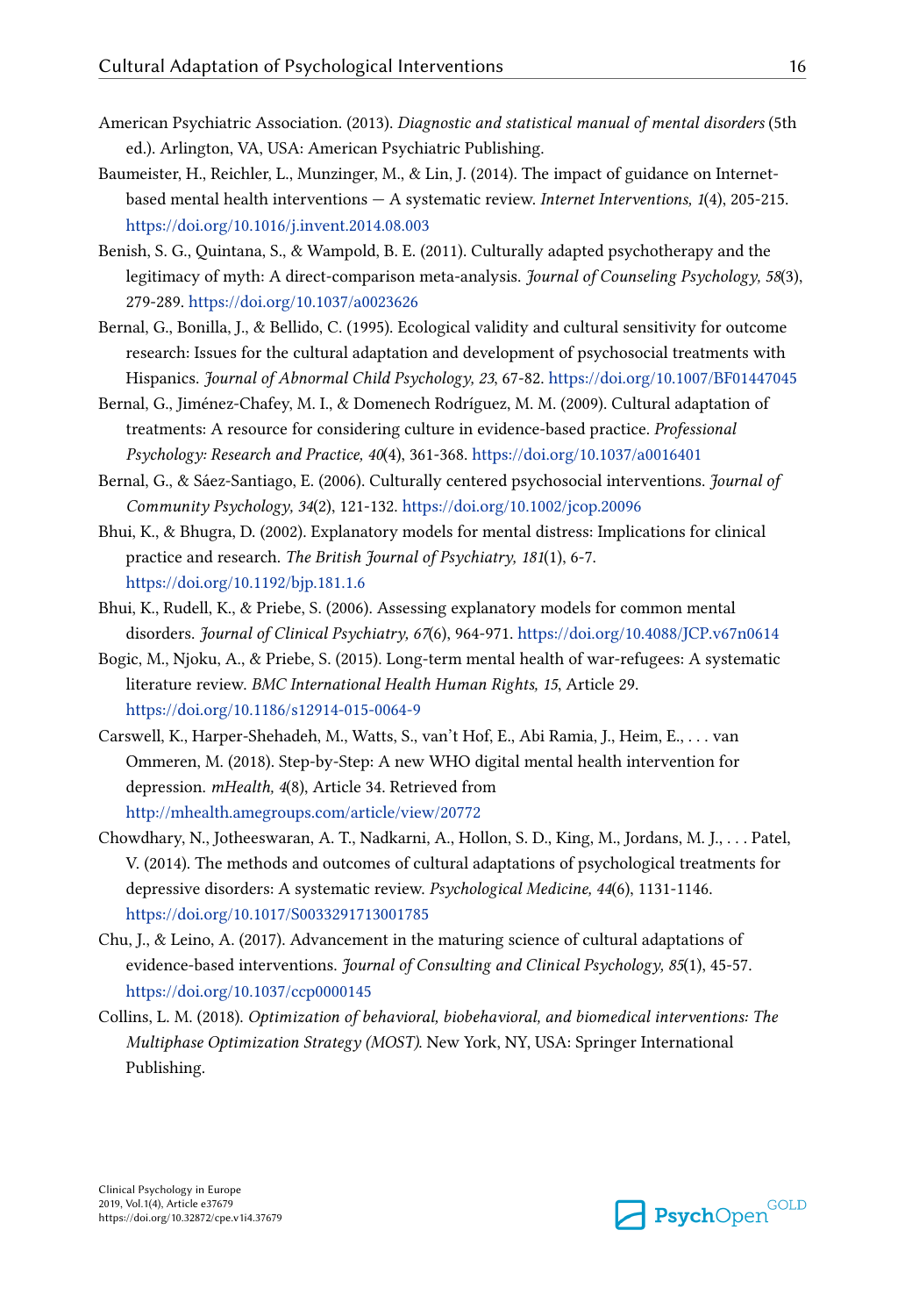- <span id="page-16-0"></span>Cuijpers, P., Cristea, I. A., Karyotaki, E., Reijnders, M., & Hollon, S. D. (2019a). Component studies of psychological treatments of adult depression: A systematic review and meta-analysis. Psychotherapy Research, 29(1), 15-29.<https://doi.org/10.1080/10503307.2017.1395922>
- Cuijpers, P., Karyotaki, E., Reijnders, M., Purgato, M., & Barbui, C. (2018). Psychotherapies for depression in low- and middle-income countries: A meta-analysis. World Psychiatry, 17(1), 90-101.<https://doi.org/10.1002/wps.20493>
- Cuijpers, P., Reijnders, M., & Huibers, M. J. H. (2019b). The role of common factors in psychotherapy outcomes. Annual Review of Clinical Psychology, 15, 207-231. <https://doi.org/10.1146/annurev-clinpsy-050718-095424>
- Dawson, K. S., Bryant, R. A., Harper, M., Kuowei Tay, A., Rahman, A., Schafer, A., & van Ommeren, M. (2015). Problem Management Plus (PM+): A WHO transdiagnostic psychological intervention for common mental health problems. World Psychiatry, 14(3), 354-357. <https://doi.org/10.1002/wps.20255>
- Domenech Rodríguez, M. M., & Bernal, G. (2012). Frameworks, models, and guidelines for cultural adaptation. In Cultural adaptations: Tools for evidence-based practice with diverse populations (pp. 23-44). Washington, DC, USA: American Psychological Association.
- Epping-Jordan, J. E., Harris, R., Brown, F. L., Carswell, K., Foley, C., García-Moreno, C., . . . van Ommeren, M. (2016). Self-Help Plus (SH+): A new WHO stress management package. World Psychiatry, 15(3), 295-296.<https://doi.org/10.1002/wps.20355>
- Ferster, C. B. (1973). A functional analysis of depression. American Psychologist, 28(10), 857-870. <https://doi.org/10.1037/h0035605>
- Franz, M., Lujić, C., Koch, E., Wüsten, B., Yürük, N., & Gallhofer, B. (2007). Subjektive Krankheitskonzepte türkischer Migranten mit psychischen Störungen - Besonderheiten im Vergleich zu deutschen Patienten [Subjective illness beliefs of Turkish migrants with mental disorders - Specific characteristics compared to German patients]. Psychiatrische Praxis, 34(7), 332-338. <https://doi.org/10.1055/s-2007-971015>
- Griner, D., & Smith, T. B. (2006). Culturally adapted mental health intervention: A meta-analytic review. Psychotherapy: Theory, Research, Practice, Training, 43(4), 531-548. <https://doi.org/10.1037/0033-3204.43.4.531>
- Groleau, D., Young, A., & Kirmayer, L. J. (2006). The McGill Illness Narrative Interview (MINI): An interview schedule to elicit meanings and modes of reasoning related to illness experience. Transcultural Psychiatry, 43(4), 671-691. <https://doi.org/10.1177/1363461506070796>
- Hall, G. C. N., Ibaraki, A. Y., Huang, E. R., Marti, C. N., & Stice, E. (2016). A meta-analysis of cultural adaptations of psychological interventions. Behavior Therapy, 47(6), 993-1014. <https://doi.org/10.1016/j.beth.2016.09.005>
- Haroz, E. E., Ritchey, M., Bass, J. K., Kohrt, B. A., Augustinavicius, J., Michalopoulos, L., . . . Bolton, P. (2017). How is depression experienced around the world? A systematic review of qualitative literature. Social Science & Medicine, 183, 151-162. <https://doi.org/10.1016/j.socscimed.2016.12.030>

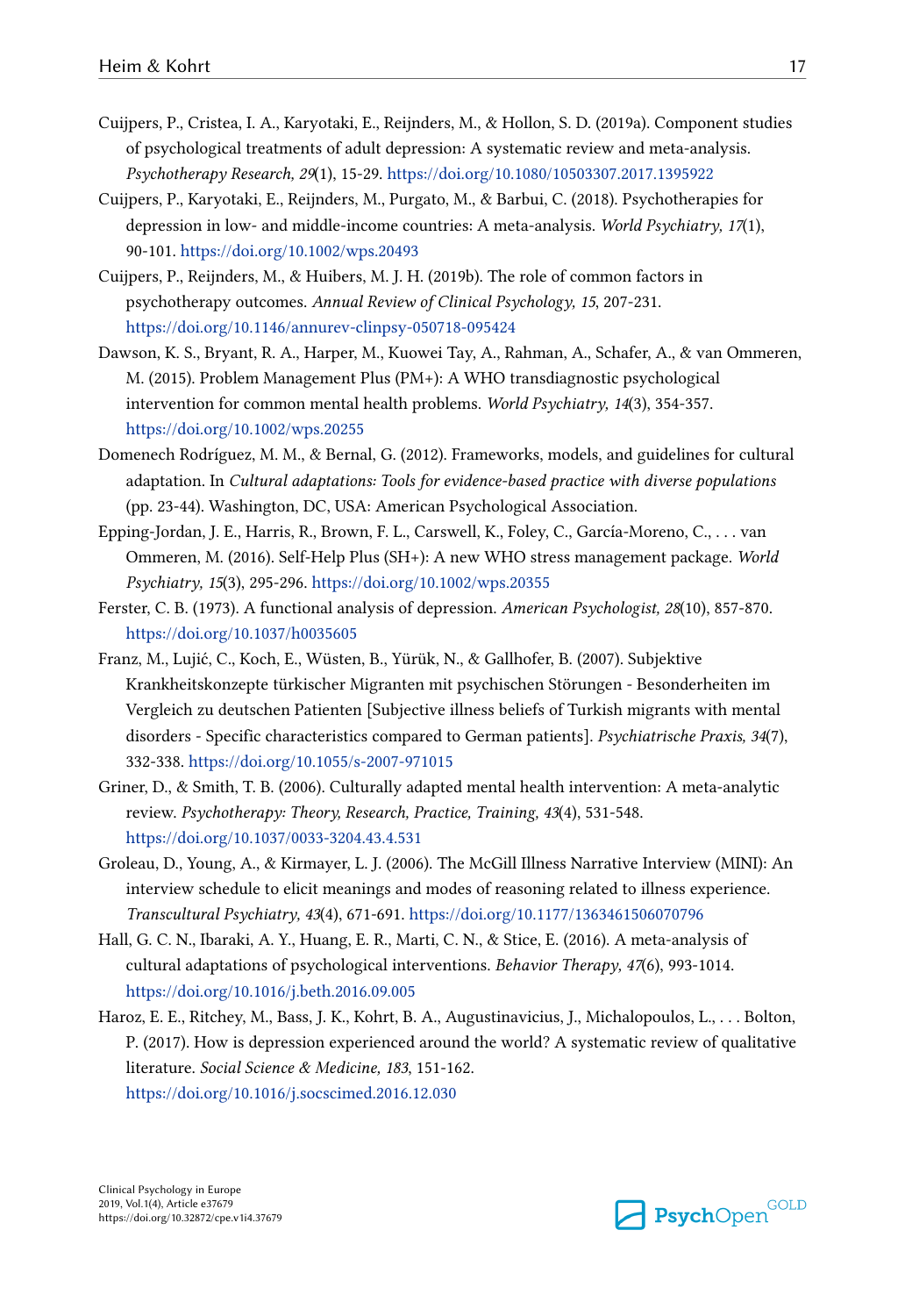- <span id="page-17-0"></span>Harper Shehadeh, M., Heim, E., Chowdhary, N., Maercker, A., & Albanese, E. (2016). Cultural adaptation of minimally guided interventions for common mental disorders: A systematic review and meta-analysis. JMIR Mental Health, 3(3), Article e44. <https://doi.org/10.2196/mental.5776>
- Hassan, G., Kirmayer, L. J., Mekki-Berrada, A., Quosh, C., el Chammay, R., Deville-Stoetzel, J. B., . . . Ventevogel, P. (2015). Culture, context and the mental health and psychosocial wellbeing of Syrians: A review for mental health and psychosocial support staff working with Syrians affected by armed conflict. Retrieved from<https://www.unhcr.org/55f6b90f9.pdf>
- Henrich, J., Heine, S. J., & Norenzayan, A. (2010). The weirdest people in the world? Behavioral and Brain Sciences, 33(2-3), 61-83.<https://doi.org/10.1017/S0140525X0999152X>
- Hinton, D. E., Pich, V., Marques, L., Nickerson, A., & Pollack, M. H. (2010). Khyâl attacks: A key idiom of distress among traumatized Cambodia refugees. Culture, Medicine, and Psychiatry, 34(2), 244-278.<https://doi.org/10.1007/s11013-010-9174-y>
- Hinton, D. E., Rivera, E. I., Hofmann, S. G., Barlow, D. H., & Otto, M. W. (2012). Adapting CBT for traumatized refugees and ethnic minority patients: Examples from culturally adapted CBT (CA-CBT). Transcultural Psychiatry, 49(2), 340-365.<https://doi.org/10.1177/1363461512441595>
- Hussain-Gambles, M., Atkin, K., & Leese, B. (2004). Why ethnic minority groups are underrepresented in clinical trials: A review of the literature. Health and Social Care in the Community, 12(5), 382-388.<https://doi.org/10.1111/j.1365-2524.2004.00507.x>
- Kaiser, B. N., Haroz, E. E., Kohrt, B. A., Bolton, P. A., Bass, J. K., & Hinton, D. E. (2015). "Thinking too much": A systematic review of a common idiom of distress. Social Science & Medicine, 147, 170-183. <https://doi.org/10.1016/j.socscimed.2015.10.044>
- Keys, H. M., Kaiser, B. N., Kohrt, B. A., Khoury, N. M., & Brewster, A. R. (2012). Idioms of distress, ethnopsychology, and the clinical encounter in Haiti's Central Plateau. Social Science & Medicine, 75(3), 555-564. <https://doi.org/10.1016/j.socscimed.2012.03.040>
- Kirmayer, L. J. (2001). Cultural variations in the clinical presentation of depression and anxiety: Implications for diagnosis and treatment. Journal of Clinical Psychiatry, 62(Suppl 13), 22-28.
- Kirmayer, L. J., & Bhugra, D. (2009). Culture and mental illness: Social context and explanatory models. In I. M. Salloum & J. E. Mezzich (Eds.), Psychiatric diagnosis: Patterns and prospects (pp. 29-37). New York, NY, USA: John Wiley & Sons.
- Kohrt, B. A., & Hruschka, D. J. (2010). Nepali concepts of psychological trauma: The role of idioms of distress, ethnopsychology, and ethnophysiology in alleviating suffering and preventing stigma. Culture, Medicine and Psychiatry, 34(2), 322-352. <https://doi.org/10.1007/s11013-010-9170-2>
- Kohrt, B. A., Rasmussen, A., Kaiser, B. N., Haroz, E. E., Maharjan, S. M., Mutamba, B. B., . . . Hinton, D. E. (2014). Cultural concepts of distress and psychiatric disorders: Literature review and research recommendations for global mental health epidemiology. International Journal of Epidemiology, 43(2), 365-406. <https://doi.org/10.1093/ije/dyt227>

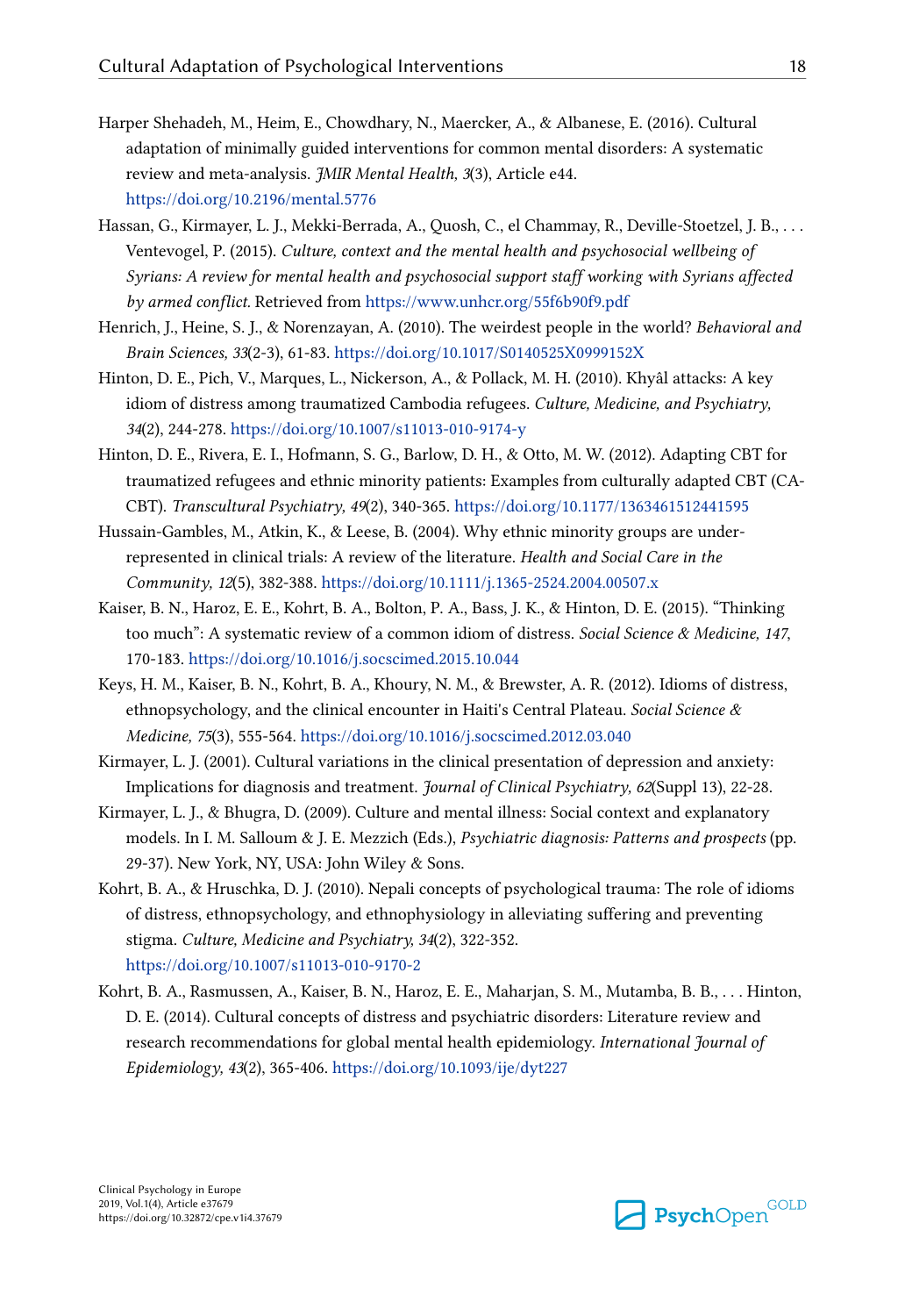- <span id="page-18-0"></span>La Roche, M., & Christopher, M. S. (2008). Culture and empirically supported treatments: On the road to a collision? Culture & Psychology, 14(3), 333-356. <https://doi.org/10.1177/1354067X08092637>
- Lemmens, L. H., Muller, V., Arntz, A., & Huibers, M. J. H. (2016). Mechanisms of change in psychotherapy for depression: An empirical update and evaluation of research aimed at identifying psychological mediators. Clinical Psychology Review, 50, 95-107. <https://doi.org/10.1016/j.cpr.2016.09.004>
- Lewinsohn, P. M. (1974). A behavioral approach to depression. In R. J. Freidman & M. Katz (Eds.), The psychology of depression: contemporary theory and research (pp. 157-178). Oxford, United Kingdom: Wiley.
- Lloyd, K. R., Jacob, K. S., Patel, V., St Louis, L., Bhugra, D., & Mann, A. H. (1998). The development of the Short Explanatory Model Interview (SEMI) and its use among primary-care attenders with common mental disorders. Psychological Medicine, 28(5), 1231-1237. <https://doi.org/10.1017/S0033291798007065>
- Ma-Kellams, C. (2014). Cross-cultural differences in somatic awareness and interoceptive accuracy: A review of the literature and directions for future research. Frontiers in Psychology, 5, Article 1379.<https://doi.org/10.3389/fpsyg.2014.01379>
- Mental Health Europe. (2017). World Mental Health Day 2017. Migration: Mental health is not the problem, it's the solution. Retrieved from [https://mhe-sme.org/world-mental-health-day-2017-migration-mental-health-not-problem](https://mhe-sme.org/world-mental-health-day-2017-migration-mental-health-not-problem-solution/)[solution/](https://mhe-sme.org/world-mental-health-day-2017-migration-mental-health-not-problem-solution/)
- Milat, A. J., King, L., Bauman, A. E., & Redman, S. (2013). The concept of scalability: Increasing the scale and potential adoption of health promotion interventions into policy and practice. Health Promotion International, 28(3), 285-298. <https://doi.org/10.1093/heapro/dar097>
- Nichter, M. (1981). Idioms of distress: Alternatives in the expression of psychosocial distress: A case study from South India. Culture, Medicine, and Psychiatry, 5(4), 379-408. <https://doi.org/10.1007/BF00054782>
- Nichter, M. (2010). Idioms of distress revisited. Culture, Medicine, and Psychiatry, 34(2), 401-416. <https://doi.org/10.1007/s11013-010-9179-6>
- Patel, V., Saxena, S., Lund, C., Thornicroft, G., Baingana, F., Bolton, P., . . . Unützer, J. (2018). The Lancet Commission on global mental health and sustainable development. Lancet, 392, 1553-1598. [https://doi.org/10.1016/S0140-6736\(18\)31612-X](https://doi.org/10.1016/S0140-6736(18)31612-X)
- Priebe, S., Giacco, D., & El-Nagib, R. (2016). Public health aspects of mental health among migrants and refugees: A review of the evidence on mental health care for refugees, asylum seekers and irregular migrants in the WHO European region (Health Evidence Network Synthesis Report, No. 47). Retrieved from <https://www.ncbi.nlm.nih.gov/books/NBK391045/>
- Ramaiya, M. K., Fiorillo, D., Regmi, U., Robins, C. J., & Kohrt, B. A. (2017). A cultural adaptation of Dialectical Behavior Therapy in Nepal. Cognitive and Behavioral Practice, 24(4), 428-444. <https://doi.org/10.1016/j.cbpra.2016.12.005>

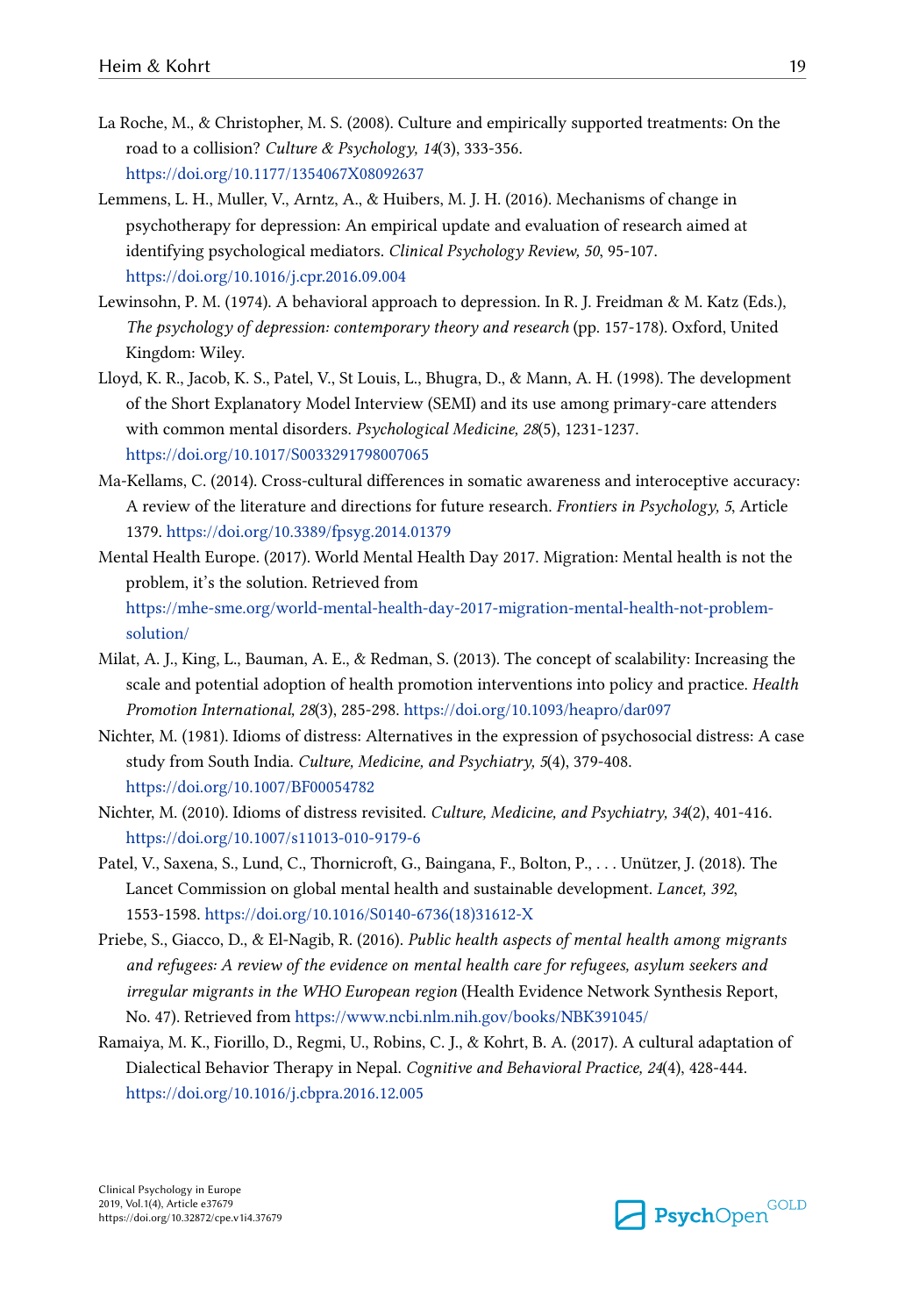- <span id="page-19-0"></span>Reich, H., Bockel, L., & Mewes, R. (2015). Motivation for psychotherapy and illness beliefs in Turkish immigrant inpatients in Germany: Results of a cultural comparison study. Journal of Racial and Ethnic Health Disparities, 2(1), 112-123. <https://doi.org/10.1007/s40615-014-0054-y>
- Reich, H., Zürn, D., & Mewes, R. (2019). Engaging Turkish immigrants in psychotherapy: Development and pilot RCT of a culture-tailored, web-based intervention. (Manuscript submitted for publication).
- Resnicow, K., Baranowski, T., Ahluwalia, J. S., & Braithwaite, R. L. (1999). Cultural sensitivity in public health: Defined and demystified. Ethnicity & Disease, 9(1), 10-21.
- Rüdell, K., Bhui, K., & Priebe, S. (2009). Concept, development and application of a new mixed method assessment of cultural variations in illness perceptions: Barts explanatory model inventory. Journal of Health Psychology, 14(2), 336-347. <https://doi.org/10.1177/1359105308100218>
- Ryder, A. G., Yang, J., Zhu, X., Yao, S., Yi, J., Heine, S. J., & Bagby, R. M. (2008). The cultural shaping of depression: Somatic symptoms in China, psychological symptoms in North America? Journal of Abnormal Psychology, 117(2), 300-313.<https://doi.org/10.1037/0021-843X.117.2.300>
- Sangraula, M., Van't Hof, E., Luitel, N. P., Turner, E. L., Marahatta, K., Nakao, J. H., . . . Kohrt, B. A. (2018). Protocol for a feasibility study of group-based focused psychosocial support to improve the psychosocial well-being and functioning of adults affected by humanitarian crises in Nepal: Group Problem Management Plus (PM+). Pilot and Feasibility Studies, 4, Article 126. <https://doi.org/10.1186/s40814-018-0315-3>
- Schröder, J., Berger, T., Westermann, S., Klein, J. P., & Moritz, S. (2016). Internet interventions for depression: New developments. Dialogues in Clinical Neuroscience, 18(2), 203-212.
- Schwartz, S. H. (2006). A theory of cultural value orientations: Explication and applications. Comparative Sociology, 5, 137-182. <https://doi.org/10.1163/156913306778667357>
- Shala, M., Morina, N., Salis Gross, C., Maercker, A., & Heim, E. (2019). A point in the heart: Concepts of emotional distress among Albanian-speaking immigrants in Switzerland. Culture, Medicine, and Psychiatry. Advance online publication. <https://doi.org/10.1007/s11013-019-09638-5>
- Singla, D. R., Kohrt, B. A., Murray, L. K., Anand, A., Chorpita, B. F., & Patel, V. (2017). Psychological treatments for the world: Lessons from low- and middle-income countries. Annual Review of Clinical Psychology, 13(1), 149-181.<https://doi.org/10.1146/annurev-clinpsy-032816-045217>
- Smith, T. B., Domenech Rodríguez, M., & Bernal, G. (2011). Culture. Journal of Clinical Psychology, 67(2), 166-175.<https://doi.org/10.1002/jclp.20757>
- The WHO World Mental Health Survey Consortium. (2004). Prevalence, severity, and unmet need for treatment of mental disorders in the World Health Organization World Mental Health Surveys. JAMA, 291(21), 2581-2590.<https://doi.org/10.1001/jama.291.21.2581>
- Thornicroft, G., Chatterji, S., Evans-Lacko, S., Gruber, M., Sampson, N., Aguilar-Gaxiola, S., . . . Kessler, R. C. (2017). Undertreatment of people with major depressive disorder in 21 countries. The British Journal of Psychiatry, 210(2), 119-124.<https://doi.org/10.1192/bjp.bp.116.188078>

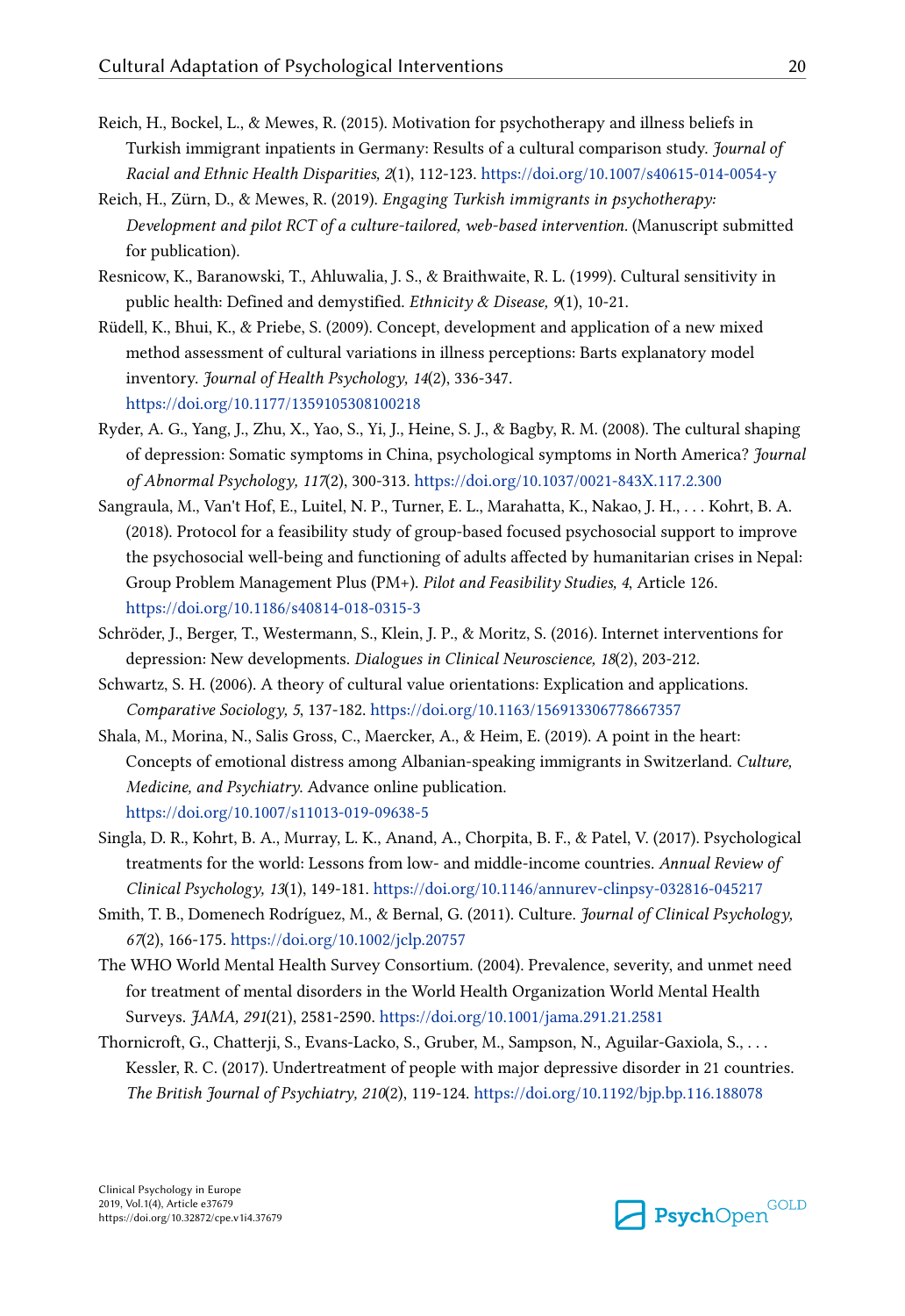- <span id="page-20-0"></span>Tol, W. A., Augustinavicius, J., Carswell, K., Brown, F. L., Adaku, A., Leku, M. R., . . . van Ommeren, M. (2018). Translation, adaptation, and pilot of a guided self-help intervention to reduce psychological distress in South Sudanese refugees in Uganda. Global Mental Health, 5, Article e25. <https://doi.org/10.1017/gmh.2018.14>
- Turrini, G., Purgato, M., Ballette, F., Nosè, M., Ostuzzi, G., & Barbui, C. (2017). Common mental disorders in asylum seekers and refugees: Umbrella review of prevalence and intervention studies. International Journal of Mental Health Systems, 11(1), Article 51. <https://doi.org/10.1186/s13033-017-0156-0>
- UN Dispatch. (2018 December). European Union releases facts and figures for migrant and refugees arrivals in 2018. Retrieved from [https://www.undispatch.com/european-union-releases-facts-and-figures-for-migrant-and](https://www.undispatch.com/european-union-releases-facts-and-figures-for-migrant-and-refugees-arrivals-in-2018/)[refugees-arrivals-in-2018/](https://www.undispatch.com/european-union-releases-facts-and-figures-for-migrant-and-refugees-arrivals-in-2018/)
- Veale, D. (2008). Behavioural activation for depression. Advances in Psychiatric Treatment, 14(1), 29-36.<https://doi.org/10.1192/apt.bp.107.004051>
- Verdeli, H., Clougherty, K., Bolton, P., Speelman, L., Lincoln, N., Bass, J., . . . Weissman, M. (2003). Adapting group interpersonal psychotherapy for a developing country: Experience in rural Uganda. World Psychiatry, 2, 114-120.
- Wampold, B. E. (2007). Psychotherapy: the humanistic (and effective) treatment. American Psychologist, 62(8), 857-873. <https://doi.org/10.1037/0003-066X.62.8.857>
- Wampold, B., & Imel, Z. (2015). The great psychotherapy debate. New York, NY, USA: Routledge.
- Wendler, D., Kington, R., Madans, J., Wye, G. V., Christ-Schmidt, H., Pratt, L. A., . . . Emanuel, E. (2005). Are racial and ethnic minorities less willing to participate in health research? PLoS Medicine, 3(2), Article e19.<https://doi.org/10.1371/journal.pmed.0030019>
- White, G. M. (1992). Ethnopsychology. In C. Lutz, G. M. White, & T. Schwartz (Eds.), New directions in psychological anthropology (pp. 21-46). New York, NY, USA: Cambridge University Press.
- WHO. (2017). Scalable psychological interventions for people in communities affected by adversity A new area of mental health and psychosocial work at WHO. Retrieved from [http://www.who.int/mental\\_health/management/scalable\\_psychological\\_interventions/en/](http://www.who.int/mental_health/management/scalable_psychological_interventions/en/)
- Yang, L. H., Thornicroft, G., Alvarado, R., Vega, E., & Link, B. G. (2014). Recent advances in crosscultural measurement in psychiatric epidemiology: Utilizing 'what matters most' to identify culture-specific aspects of stigma. International Journal of Epidemiology, 43(2), 494-510. <https://doi.org/10.1093/ije/dyu039>